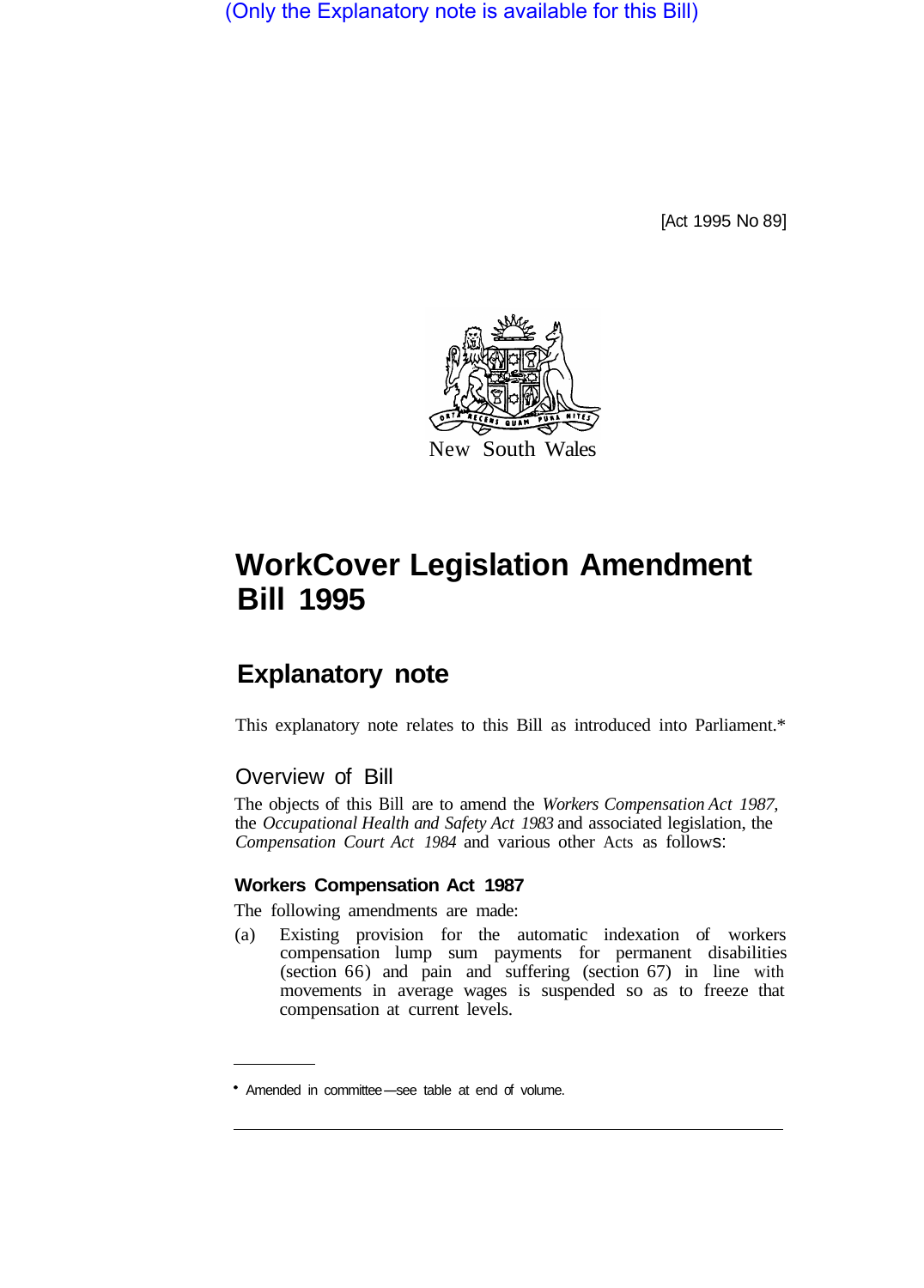Explanatory note

- $(b)$ It is made clear that lump sum workers compensation for pain and suffering is limited to pain and suffering resulting from permanent disability and does not extend to other pain and suffering resulting from work injury.
- $(c)$ A 5% eligibility threshold is imposed for industrial deafness claims so that lump sum workers compensation is not payable unless hearing loss reaches 6%.
- $(d)$ No compensation will be payable for psychological injury (such as stress) unless employment was a substantial cause and no compensation will be payable where stress resulted from reasonable action by the employer with respect to staffing matters (such as promotion, demotion, transfer, discipline, dismissal and retrenchment).
- $(e)$ The payment of interest on lump sum workers compensation for non-economic loss (permanent disability and pain and suffering compensation) will be abolished, except for late payment of a Court award or agreed compensation.
- The payment of interest on common law damages (for work injuries)  $(f)$ for non-economic loss is abolished, and the payment of interest on common law damages for economic loss is restricted in line with restrictions in the *Motor Accidents Act 1988.* Interest on late payment of an award is not affected.
- Additional provisions are inserted to make it clear that lump sum  $(g)$ workers compensation is not payable for pre-existing impairment of the neck, back or pelvis by requiring the deduction of that pre-existing impairment from the compensation payable. The amendment overcomes the effect of a number of court decisions.
- Lump sum compensation is introduced for workers who contract HIV/  $(h)$ AIDS in the course of their employment.
- Lump sum compensation is introduced for workers who suffer severe  $(i)$ permanent bowel injury in the course of their employment.
- Time limits for the lodgment of claims for workers are tightened to  $(i)$ require claims to be lodged within 3 years after injury unless there are exceptional circumstances.
- $(k)$ Penalties and other measures (such as preventing the recovery of costs) are introduced for unscrupulous activities such as touting and claims chasing, particularly in the area of hearing loss claims.
- Cost penalties are introduced for unreasonable refusal of lump sum  $(1)$ compensation settlement offers.

Explanatory note page 2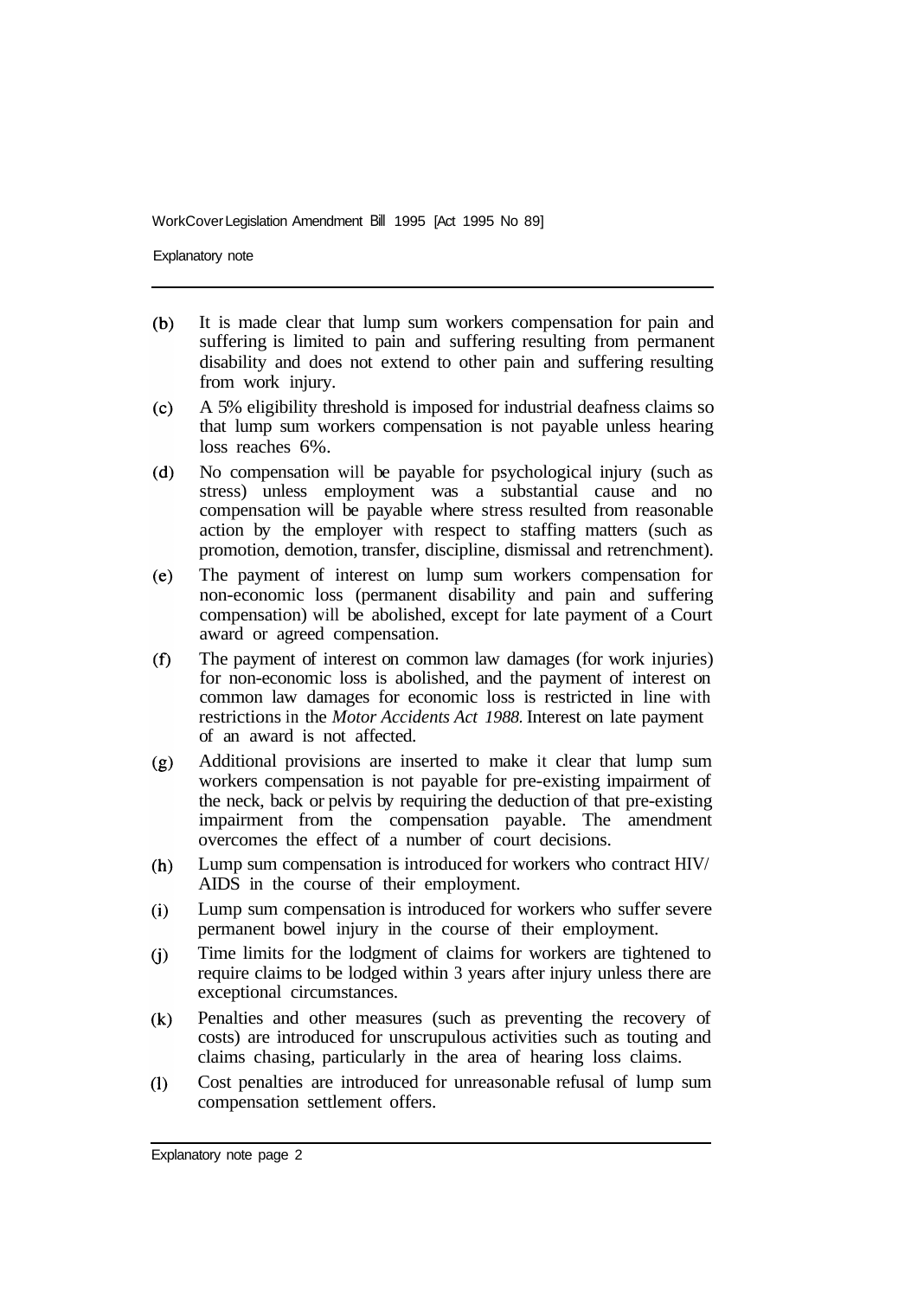Explanatory note

- Provisions are introduced requiring workers to lodge their claim with  $(m)$ the employer/insurer before litigation can be commenced. In the case of lump sum disability claims, an initial 3 month period is provided to allow an opportunity for proper claim assessment and possible reference to a medical panel if disputed.
- Existing provisions requiring insurers to refer to conciliation disputes  $(n)$ concerning liability to commence weekly compensation are extended to also require conciliation referral by insurers of disputes concerning liability to continue weekly compensation (but these provisions will not prevent the bringing of proceedings in the Compensation Court). Procedural improvements are also made to conciliation provisions
- An expanded role is provided for medical panels, and (if the worker  $(o)$ and employer agree) an independent medical practitioner of their choice, to assess disputed permanent disability compensation claims.
- $(p)$ An expanded role is provided for commissioners of the Compensation Court with power for the regulations to prescribe those matters that are to be allocated to the commissioners, with appeals on questions of law on those matters to go to a Judge of that Court.
- A regulation making power is introduced to enable the fixing of  $(q)$ maximum legal costs in workers compensation matters and the maximum costs for the provisions of medical evidence in those matters, with no recovery of costs above any prescribed maximum.
- $(r)$ Provision is introduced that will prevent recovery from injured workers of medical, hospital and rehabilitation costs above the maximums that are set or that can be set under existing provisions.
- Provision is introduced to enable the regulations to require employers  $(s)$ to prepare return-to-work plans for injured workers.
- Penalties for failure to take out workers compensation insurance are  $(t)$ increased, including by the introduction of imprisonment for up to 6 months as a penalty option. Other provisions are introduced and existing provisions strengthened to increase the effectiveness of the compulsory insurance provisions.
- The definition of worker is extended to make it clear that, where the  $(u)$ worker has died, the legal personal representative or dependents of the worker are included.
- $(v)$ The method of determining the current weekly wage rate of a worker is adjusted to avoid prejudice to a worker who is employed by more than one employer.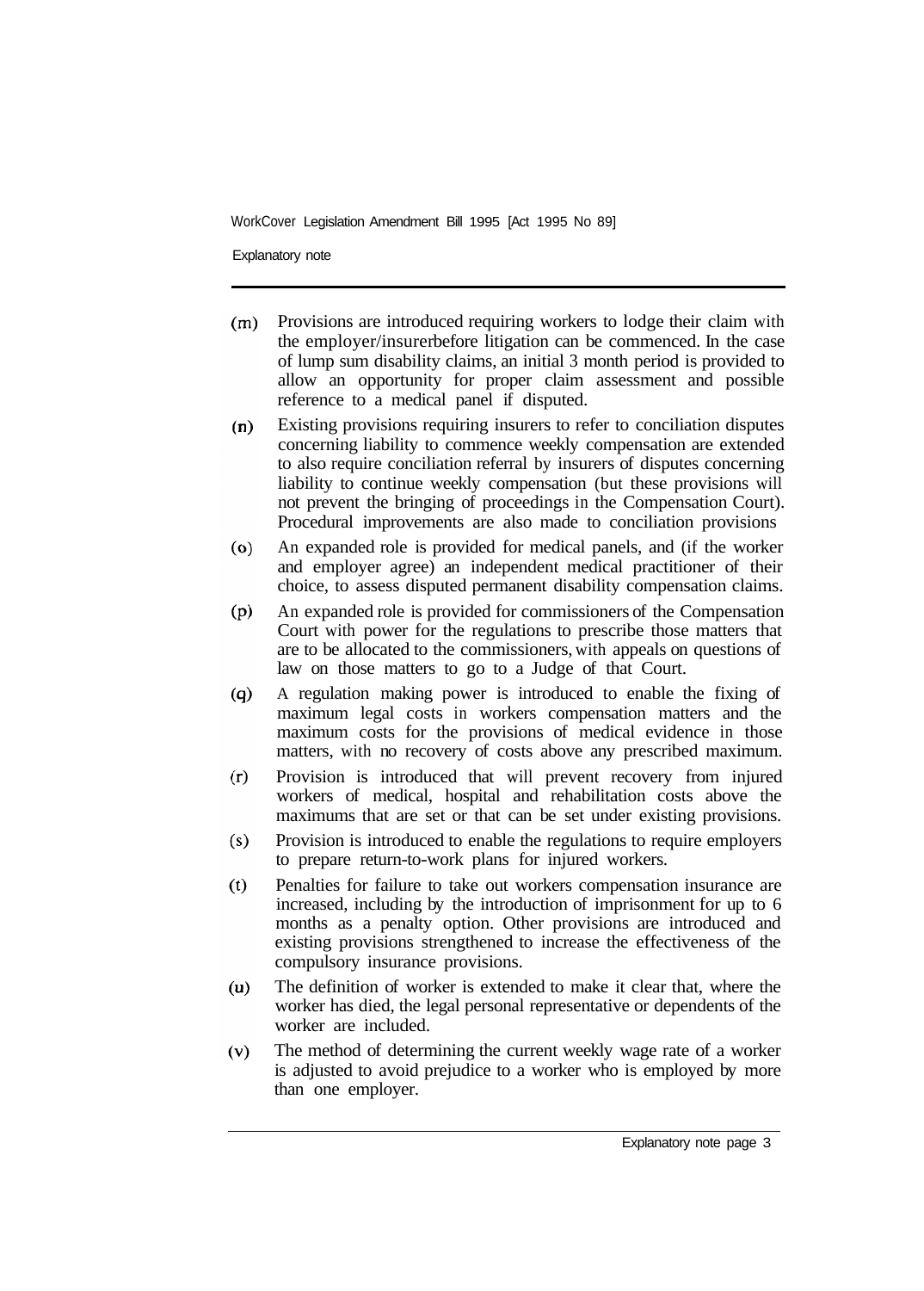Explanatory note

- (w) It is made clear that the exception under section 15 1B by virtue of which a worker may recover both certain common law damages and compensation under the Act is not activated simply by a failure to recover certain damages or compensation because of an agreement or compromise between parties.
- (x) It is made clear that, under section 151Z, the entitlement of a workers compensation insurer (who has paid compensation to an injured worker) to be indemnified by a negligent third party responsible for the injury extends to cases where the worker's employer was partly responsible for the negligence.
- **(y)** It is made clear that clause 2 of Schedule 1 (which makes a contractor a notional worker in certain circumstances) applies as long as the contractor does not employ one or more workers, but does not override the exclusion in the general definition of *worker* in section 3 of the Act of casual workers.
- (z) Provision is introduced to enable the issue of penalty notices for offences.
- (aa) Miscellaneous amendments are made to reduce litigation and other costs by clarifying various provisions, rectifying anomalies and increasing procedural efficiency.

#### **Occupational Health and Safety Act 1983**

The following amendments are made:

- (a) Penalties for offences against the Act are increased.
- (b) The requirement that occupational health and safety inspectors must give notice before entering a place of work will be removed and replaced with a requirement to give notice as soon as reasonably practicable after entry.
- (c) Provisions are included to empower authorised officers of employee organisations to enter places of work to investigate suspected breaches of occupational health and safety laws.
- (d) The Minister will be empowered to call for reports into accidents and other dangerous occurrences at places of work and will be specifically authorised to make those reports public.
- (e) Provision is made for alternative convictions in respect of certain offences against the Act.

Explanatory note page 4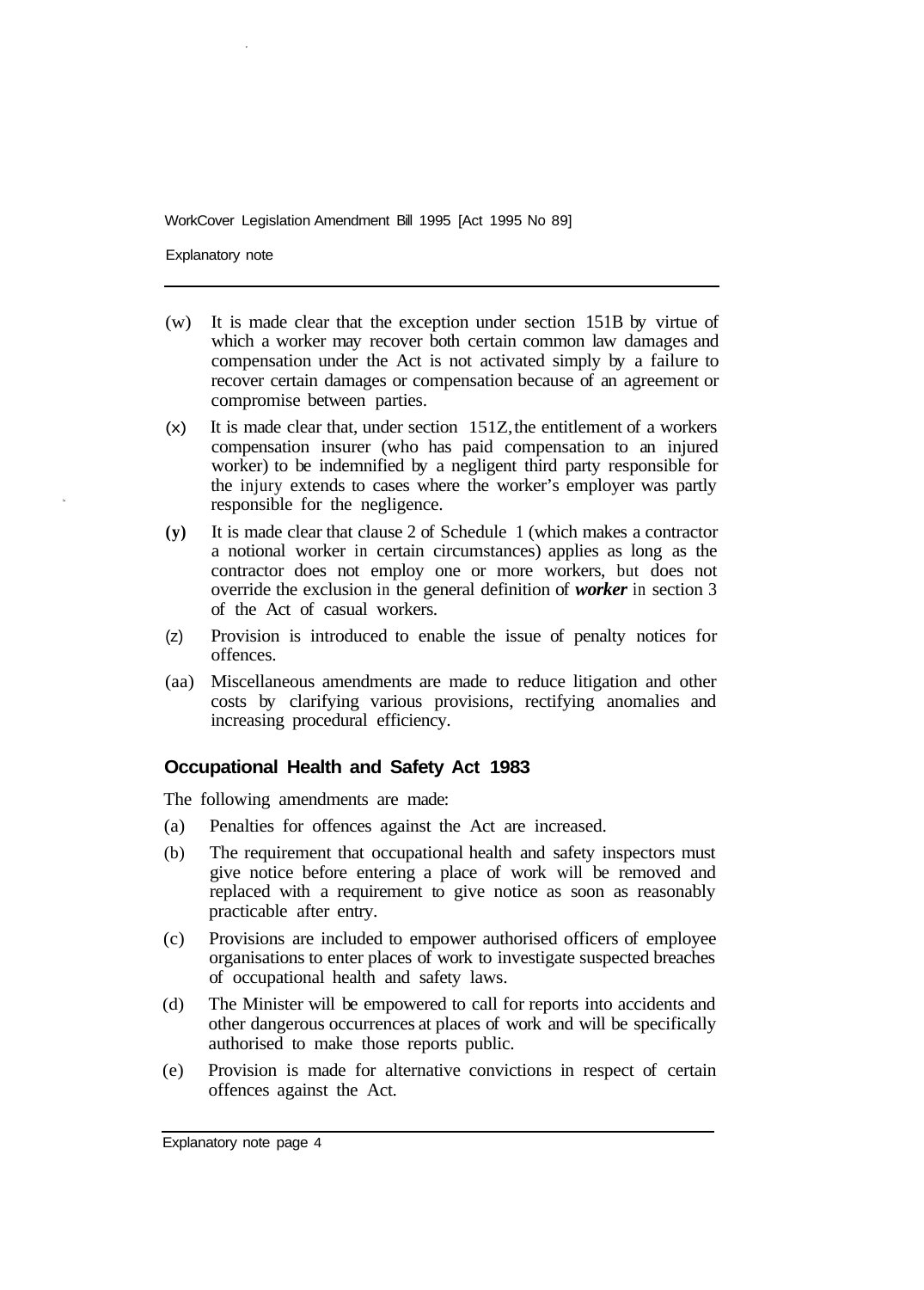Explanatory note

- $(f)$ Provisions currently in the regulations which give power to inspectors to require a contravention or likely contravention of the Act to be remedied, or to prohibit any activity which is an immediate risk to health and safety, are transferred to the Act and expanded *so* as to allow for higher penalties for breaches and for review and appeal against such requirements or prohibitions.
- The jurisdiction of a Local Court to impose a penalty for an offence  $(g)$ against the Act or the regulations is increased.
- A court that convicts a person of an offence against the Act or the  $(h)$ regulations is given power to order the person to remedy any continuing contravention of the Act or the regulations.
- $(i)$ The time limits for instituting proceedings against the Act or the regulations are extended in certain circumstances.
- The circumstances in which a director or manager of a corporation can  $(i)$ be convicted of an offence against the Act or the regulations in respect of a contravention by the corporation are extended by removing the defence that the director had no knowledge of the contravention. Other existing defences available to directors and managers remain.
- $(k)$ A provision which allows a court to impose an additional penalty of up to 2 years imprisonment in respect of a person who is convicted of an offence and has previously been convicted of the same offence is extended to allow additional monetary penalties to be imposed in such situations and *so* that the additional penalty applies in respect of any further offence against the Act (whether or not the further offence is the same as the earlier offence). Higher additional penalties are imposed for more serious offences while lower additional penalties are imposed for less serious offences.
- $(1)$ The responsibilities of suppliers of plant or substances under the Act are extended to the situation where supply is by way of transfer (amendment to section 18).
- $(m)$ The disturbance of plant, or workplaces, involved in fatalities or certain dangerous occurrences is prohibited and inspectors are empowered to give directions against the use of plant involved in certain occurrences (subject to certain safeguards and review).
- $(n)$ Inspectors are empowered to examine, test and dismantle plant, to take tape recordings and to seize plant in certain circumstances (subject to safeguards and review).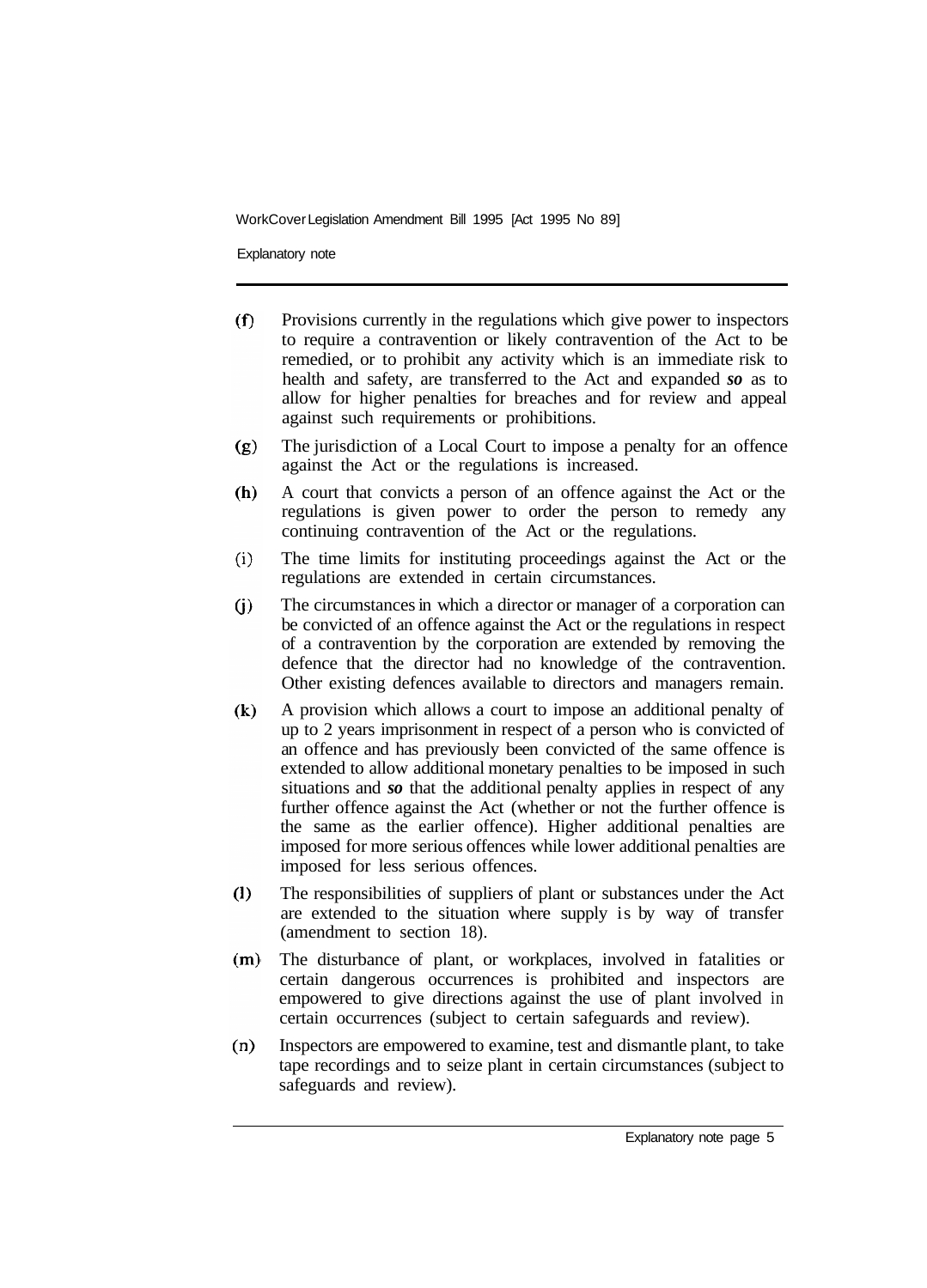Explanatory note

- $(0)$ Inspectors and authorised officers are empowered to require a person to identify himself or herself if the inspector or officer reasonably suspects the person has committed an offence.
- Provision is inserted to enable the review of the exercise of certain  $(p)$ powers of inspectors.
- $(q)$ The provisions on industry codes of practice are amended to allow revocations to take effect from a day that is later than the date when notice of the revocation is published.
- Provision is inserted to enable a court before which a summary trial  $(r)$ for an offence takes place to order a convicted offender to reimburse the Workcover Authority for its expenses in examining or testing plant.

#### **Compensation Court Act 1984**

The following amendments are made:

- $(a)$ The provisions for medical panels are amended to require a panel to comprise medical practitioners nominated by both employer and employee organisations.
- $(b)$ The existing provisions for allocation of matters as between Judges and Commissioners of the Court, which the Chief Judge is responsible for arranging by reference to criteria such as complexity and a list of scheduled matters, are varied by allowing Commissioners *to* deal with pain and suffering compensation claims, specifying that only Commissioners may hear application for revocation of a conciliation officer's payment direction, and also allowing regulations to prescribe different allocation arrangements.
- Appeals from Commissioners to Judges are restricted to questions of  $(c)$ law, admission or rejection of evidence or question as to the misuse of statutory discretion.
- Appeals from Judges to the Court of Appeal are restricted to questions  $(d)$ of law or the admission or rejection of evidence.
- $(e)$ A new position of Senior Commissioner is provided for in the Act. That Officer is to be a member of the Court's rule committee and is to have such other functions as may be prescribed by the regulations and the rules.
- Various consequential amendments are made to reflect the expanded  $(f)$ role of commissioners under the *Workers Compensation Act 1987.*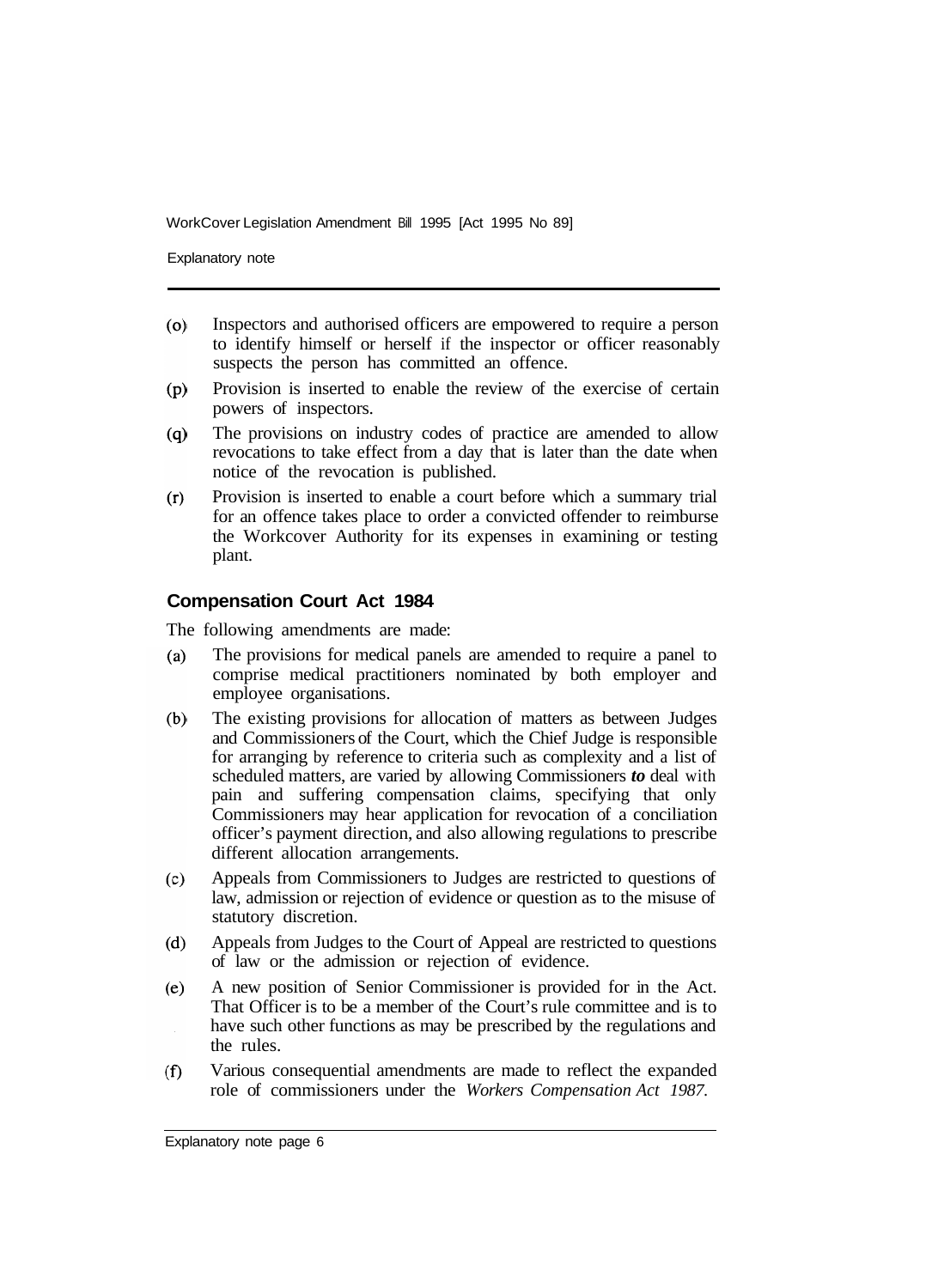Explanatory note

# **Construction Safety Act 1912, Factories, Shops and Industries Act 1962 and Dangerous Goods Act 1975**

The following amendments are made:

- (a) Penalties for offences against the Acts are increased.
- (b) The jurisdiction of a Local Court to impose a penalty for an offence against the Acts or the regulations under those Acts is increased.
- (c) Provision is inserted in the *Construction Safety Act 1912* to allow a powderman's certificate to be refused or suspended if there is an apprehended violence order against the person applying for or holding the certificate.

#### **Workers' Compensation (Dust Diseases) Act 1942 (repeal of Workmen's compensation (Broken Hill) Act 1920)**

The Workmen's *Compensation (Broken Hill) Act 1920* is repealed and consequential provisions are inserted in the *Workers' Compensation (Dust Diseases) Act 1942* (including provision for the continuation of entitlements under the repealed Act).

#### **Amendments to other Acts**

The following amendments are made:

- $(a)$ The *Public Finance and Audit Act 1983* and the *WorkCover Administration Act 1989* are amended as a consequence of the proposed repeal of the *Workmen's Compensation (Broken Hill) Act 1920.*
- $(b)$ The *Justices Act 1902* is amended to provide for the enforcement of penalty notices issued for offences under the *Workers Compensation Act 1987.*
- $(c)$ The *Statutory and Other Offices Remuneration Act 1975* is amended to provide for the remuneration of the Senior Commissioner and part-time commissioners of the Compensation Court.
- $(d)$ The *Defamation Act 1974* is amended to provide defamation protection for conciliation officers in respect of certificates they will be able to issue under the *Workers Compensation Act 1987* as to the results of conciliation and for **a** fair report of such a certificate.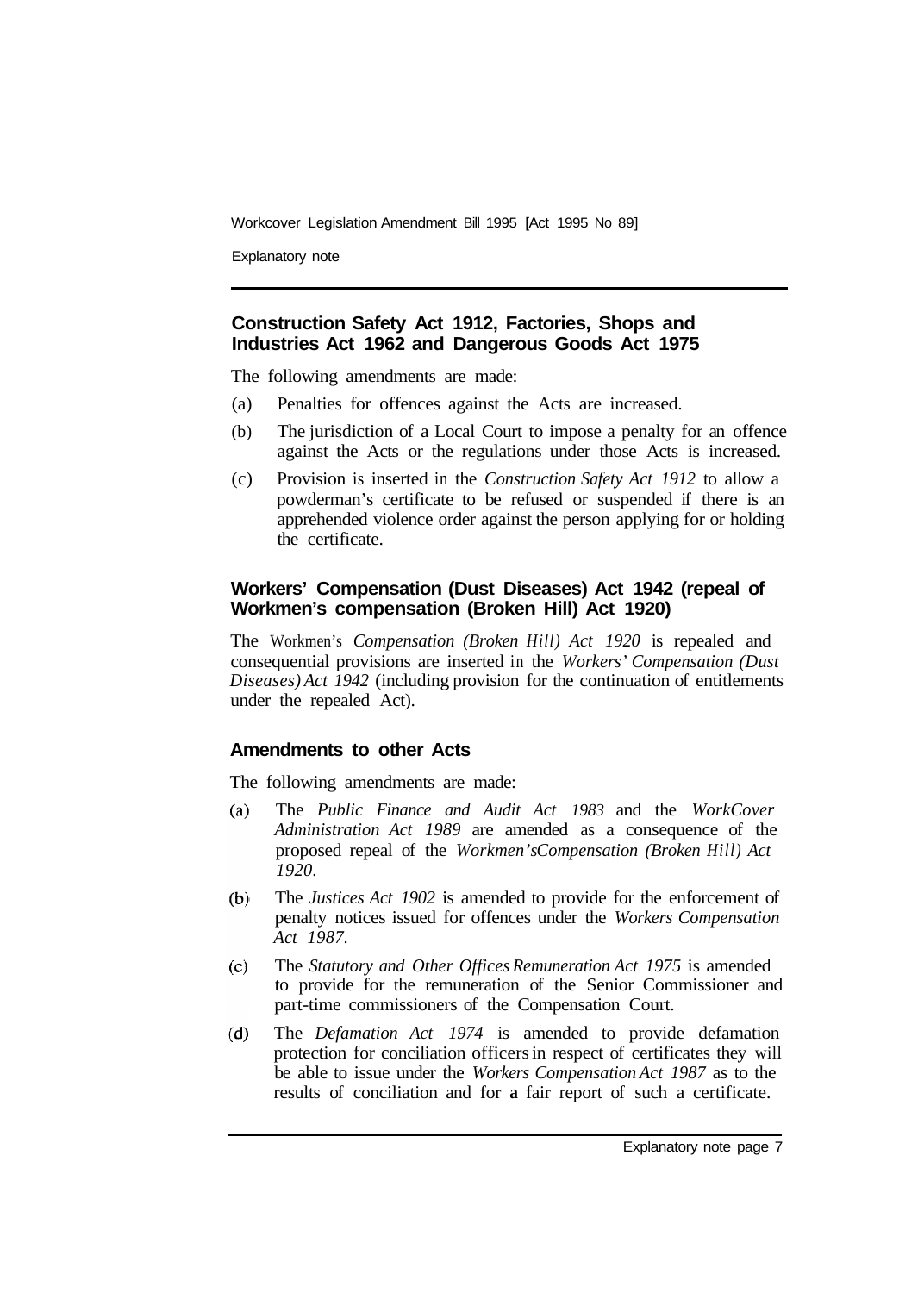Explanatory note

# Outline of provisions

**Clause 1** sets out the name (also called the short title) of the proposed Act.

**Clause 2** provides for the commencement of the proposed Act on a day or days to be proclaimed, except for the amendments concerning the 6% threshold for hearing loss claims which commence on the date of assent.

**Clause 3** gives effect to the amendments to the *Workers Compensation Act 1987* as set out in Schedule **1.** 

**Clause 4** gives effect to the amendments to the *Occupational Health and Safety Act 1983* as set out in Schedule 2.

**Clause 5** gives effect to the amendments to the *Compensation Court Act 1984* as set out in Schedule 3.

**Clause 6** gives effect to the amendments to the *Construction Safety Act 1912* as set out in Schedule 4.

**Clause 7** gives effect to the amendments to the *Factories, Shops and Industries Act 1962* as set out in Schedule 5.

**Clause 8** gives effect to the amendments to the *Dangerous Goods Act 1975*  as set out in Schedule 6.

**Clause 9** gives effect to the amendments to the *Workers' Compensation (Dust Diseases) Act 1942* as set out in Schedule 7.

**Clause 10** gives effect to the amendments to the other Acts contained in Schedule 8.

#### **Schedule 1 Amendment of Workers Compensation Act 1987**

#### **Freezing of indexation of lump sum compensation for permanent disabilities and pain and suffering**

Currently the Act provides for the automatic indexation of the maximum amounts of compensation payable for permanent disability and pain and suffering, in line with movements in weekly award rates of pay. The Bill removes the provisions for automatic indexation and *so* freezes the amounts payable for that compensation at current levels. The maximum amount payable for permanent disability under section 66 of the Act is \$132,300 for any one disability and \$160,950 for 2 or more disabilities resulting from the one injury. The maximum amount payable for pain and suffering under section 67 of the Act is \$66,200. Provision is included to enable the regulations to reintroduce indexation of these amounts in the future. (See Schedule 1 [19], [24], [37] and [38])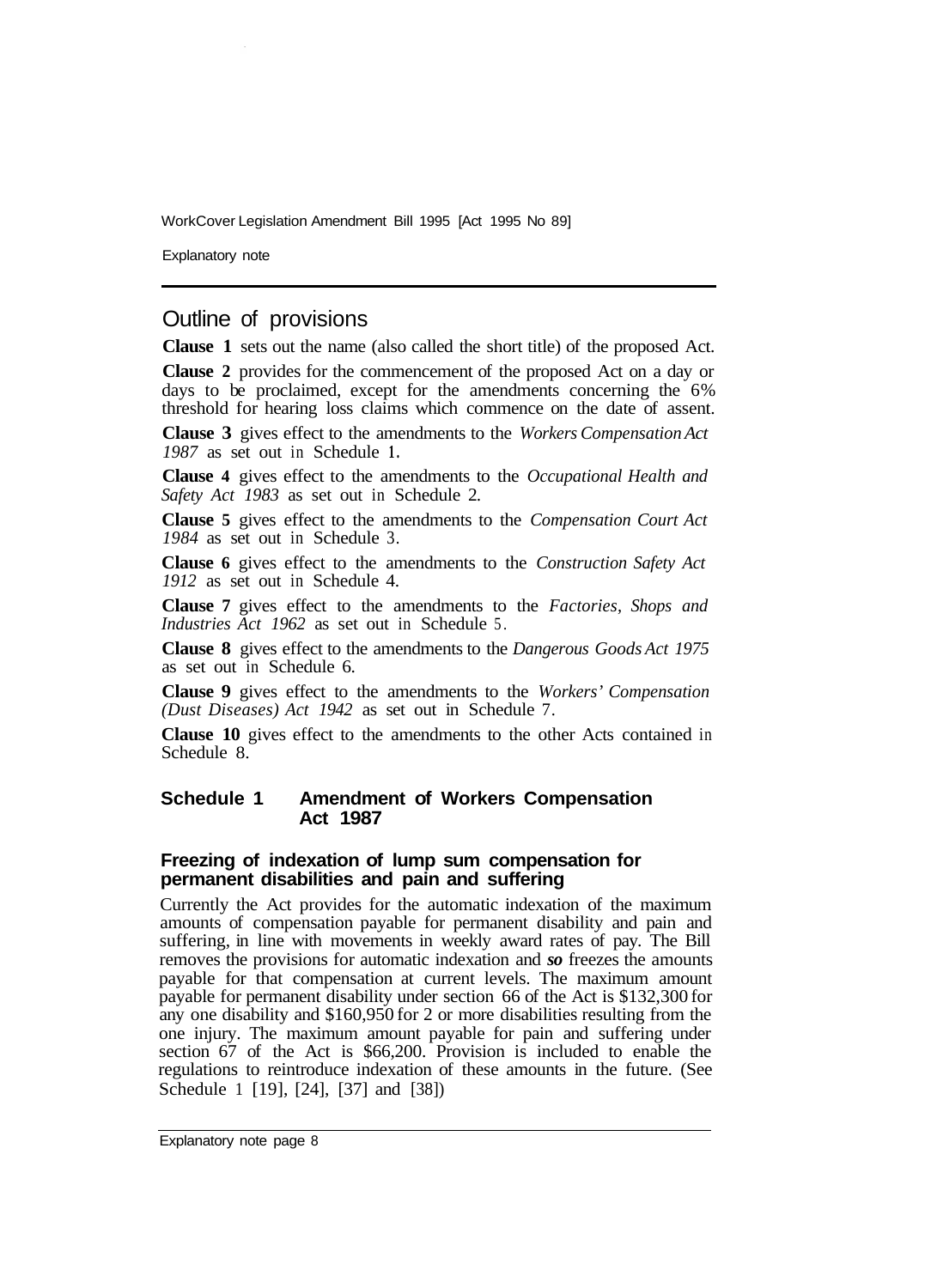Explanatory note

#### **Clarification that pain and suffering compensation limited to permanent disability**

The Bill makes it clear that the compensation for which the Act provides for pain and suffering resulting from a permanent disability is not payable for other pain and suffering that may have resulted from the injury which caused the disability. For example, a worker who suffers pain and suffering from an injury before the onset of a disability that eventually arises from the injury is not entitled to pain and suffering resulting from the injury before the onset of the disability but is entitled to pain and suffering resulting from the disability itself. (See Schedule **<sup>1</sup>** [25])

# **6% threshold for deafness claims**

The Bill inserts a new section 69A that provides for a 6% eligibility threshold for compensation for industrial deafness, so that no lump sum disability compensation is payable unless the worker's hearing loss reaches 6%. The new section contains an example of how the changes will work in practice. It also requires hearing loss to be assessed on the basis of a loss in both ears to ensure that a disproportionate loss in one ear does not lead to anomalous application of the new threshold.

The amendments do however provide that the worker will still be entitled to claim the cost of hearing tests, at 3 year intervals (or when the worker leaves the noisy employment) to ascertain whether the threshold level has been reached. Under the amendments, the proposed threshold will apply to compensation claims in relation to deafness lodged with the employer/ insurer on or after 10 November 1995 (the date announced as the commencement of the threshold). (See Schedule 1 [30])

# **Compensation for psychological injury**

The Bill provides that no compensation is payable for psychological injuries such as stress unless employment was a substantial (in the sense of real and important) cause of the injury and the injury was not wholly or predominantly caused by reasonable action by the employer concerning transfer, demotion, promotion, discipline, performance appraisal, retrenchment or dismissal of workers or provision of employment benefits to workers.

Psychological injury is defined to mean any psychological or psychiatric disorder and extends to include the physiological effect of such a disorder on the nervous system. The new provision does not however affect any entitlement to compensation for an injury of a physical nature even if that injury may be a symptom or effect of psychological injury.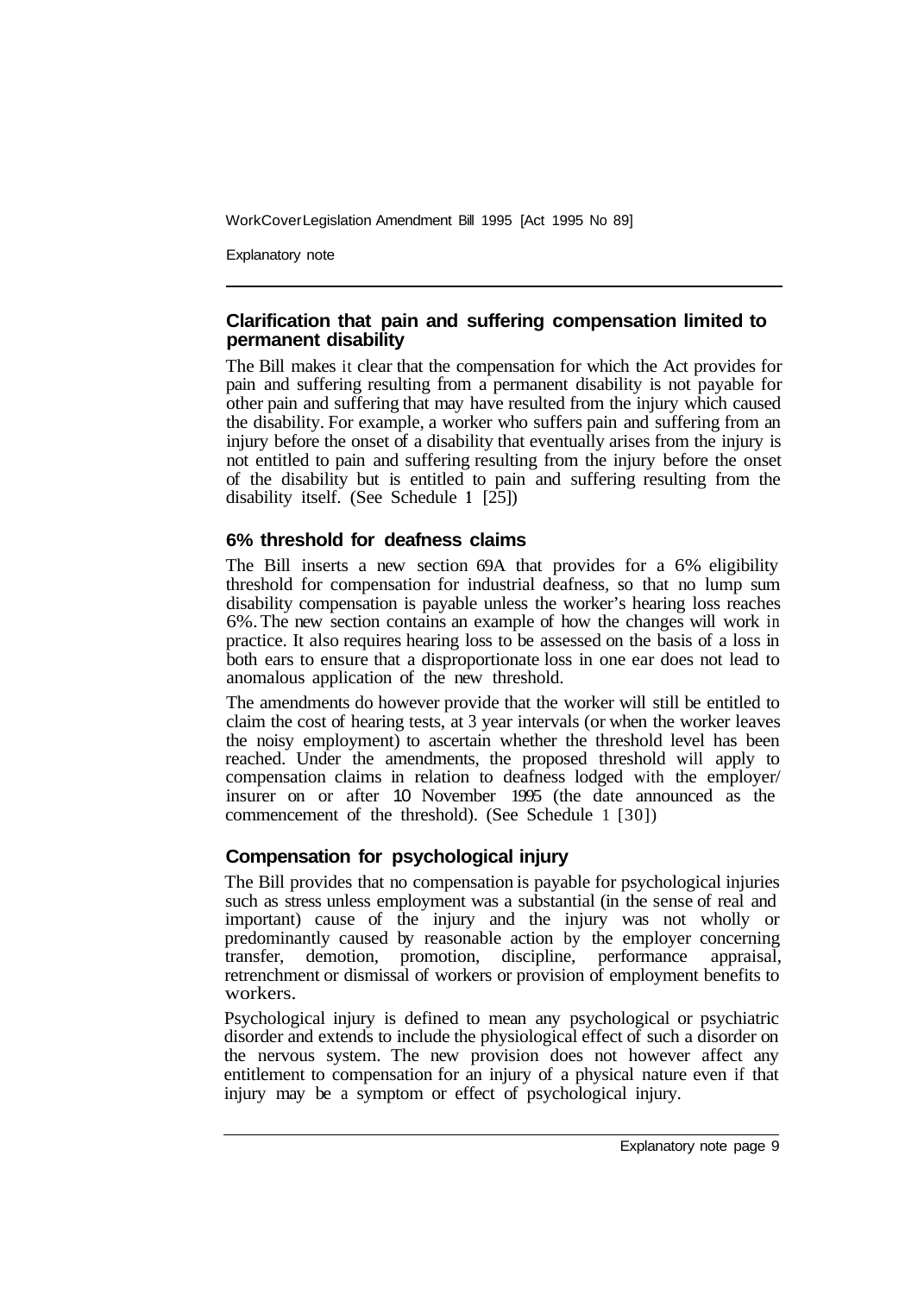Explanatory note

Medical certificates supporting claims for weekly benefits for alleged psychological injury will be required to give a proper medical diagnosis of the worker's condition (without using terminology such as "stress") and to comment on whether the worker's employment is likely to have been a cause of the injury. (See Schedule 1 [6])

#### **Abolition of interest on lump sum compensation for non-economic loss**

The Bill transfers to the Act as section 113 a provision that is currently section 19 of the *Compensation Court Act 1984.* That section currently provides for the payment of interest between the date a cause of action arises and award of compensation. The section is amended by the Bill to abolish interest for that period on lump sum compensation for permanent disability and pain and suffering. Section 67 (3A) is repealed consequentially. (See Schedule 1 [58] and [26] and Schedule 3 [6])

#### **Interest on common law damages**

The Bill substitutes existing section 151M dealing with the payment of interest on common law damages. As substituted, the section will abolish entitlements to interest on damages for non-economic loss (and for domestic services, nursing and attendant or respite), claimed by a worker for an employment-related injury, and will restrict interest on damages for economic loss to three-quarters of the standard court rate. These amendments are in line with changes made in 1994 to corresponding provisions in the *Motor Accidents Act 1988.* (See Schedule 1 [71])

# **Pre-existing impairment of the neck, back or pelvis**

The Bill inserts a new section 68A that provides for a reduction in compensation payable for permanent impairment of the back, neck or pelvis in line with the proportion of the impairment that is due to a pre-existing condition, abnormality or injury. The result will be that the employer will only be liable for the part of impairment actually caused by the work injury. The provision extends to other permanent losses of bodily function that may be suffered as a consequence of permanent impairment of the back, neck or pelvis. The intention is to minimise reluctance by an employer to employ. a previously injured worker, or one with existing back weakness, because of concern about being held liable for the pre-existing condition. To avoid litigation seeking to determine the precise percentage of pre-existing impairment, the amendments provide that where it is clear that the worker

Explanatory notes page 10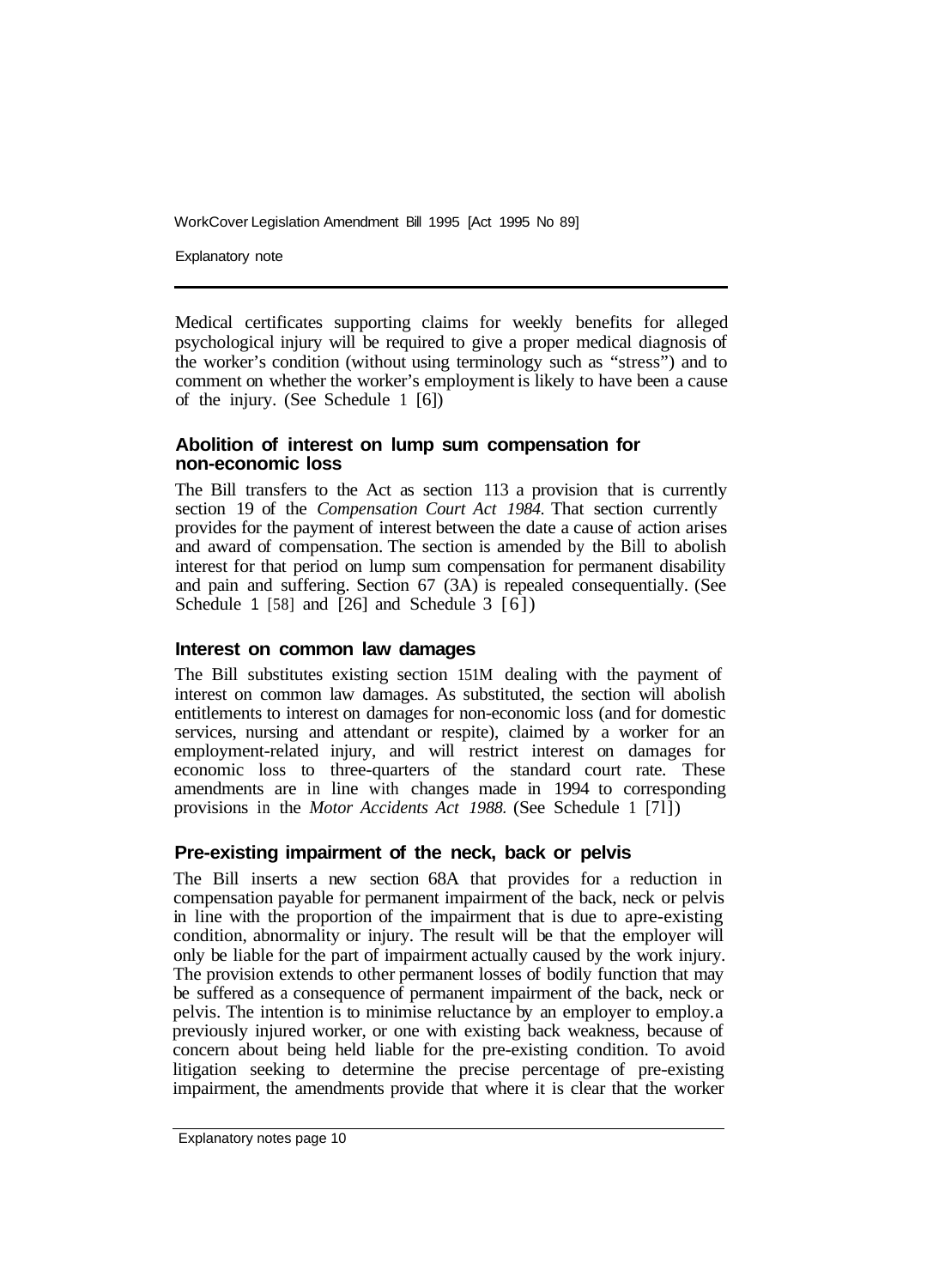Explanatory note

did have some pre-existing impairment but there is an absence of medica1 evidence to ascertain the percentage, 10% of the worker's overall back etc impairment may be taken as the proportion to be deducted for that purpose. (See Schedule 1 [29])

# **Compensation for HIV/AIDS**

The Bill inserts provision for the payment of lump sum disability and pain and suffering compensation for work related HIV infection or AIDS. Either HIV infection or AIDS will entitle the worker to the maximum lump sum disability compensation and lump sum compensation for pain and suffering. Compensation is not payable for both HIV and AIDS. No compensation is payable if HIV or AIDS was acquired by voluntary sexual activity or illicit drug use. (See Schedule 1 [28] and [34])

# **Compensation for bowel injury**

The Bill provides lump sum disability and pain and suffering compensation for permanent loss of bowel function. It is specified that the maximum disability payment for that category of loss is payable where the worker requires a permanent ileostomy or colostomy. (See Schedule 1 [31] and [36])

# **Time limits on claim lodgment**

The Bill amends section 92 of the Act to impose an upper limit of 3 years on the lodgment of a workers compensation claim unless there are exceptional circumstances. Failure to lodge a claim within the required period operates as a bar to recovery of compensation. The requirement to make the claim within 3 years refers to when the worker first claims any compensation for the injury, so that if some further part of compensation is claimed later, the time limit will already have been fully met by the initial claim. (See Schedule 1 [39]-[41])

# **Touting and other unscrupulous activities**

The Bill designates claims for industrial deafness (and other prescribed claims) as *protected claims.* An agent who engages in *prohibited conduct* in relation to those claims is guilty of an offence (maximum penalty up to \$5,000) and is not entitled to recover any fees or costs that would otherwise be payable for services relating to the claim. Examples of prohibited conduct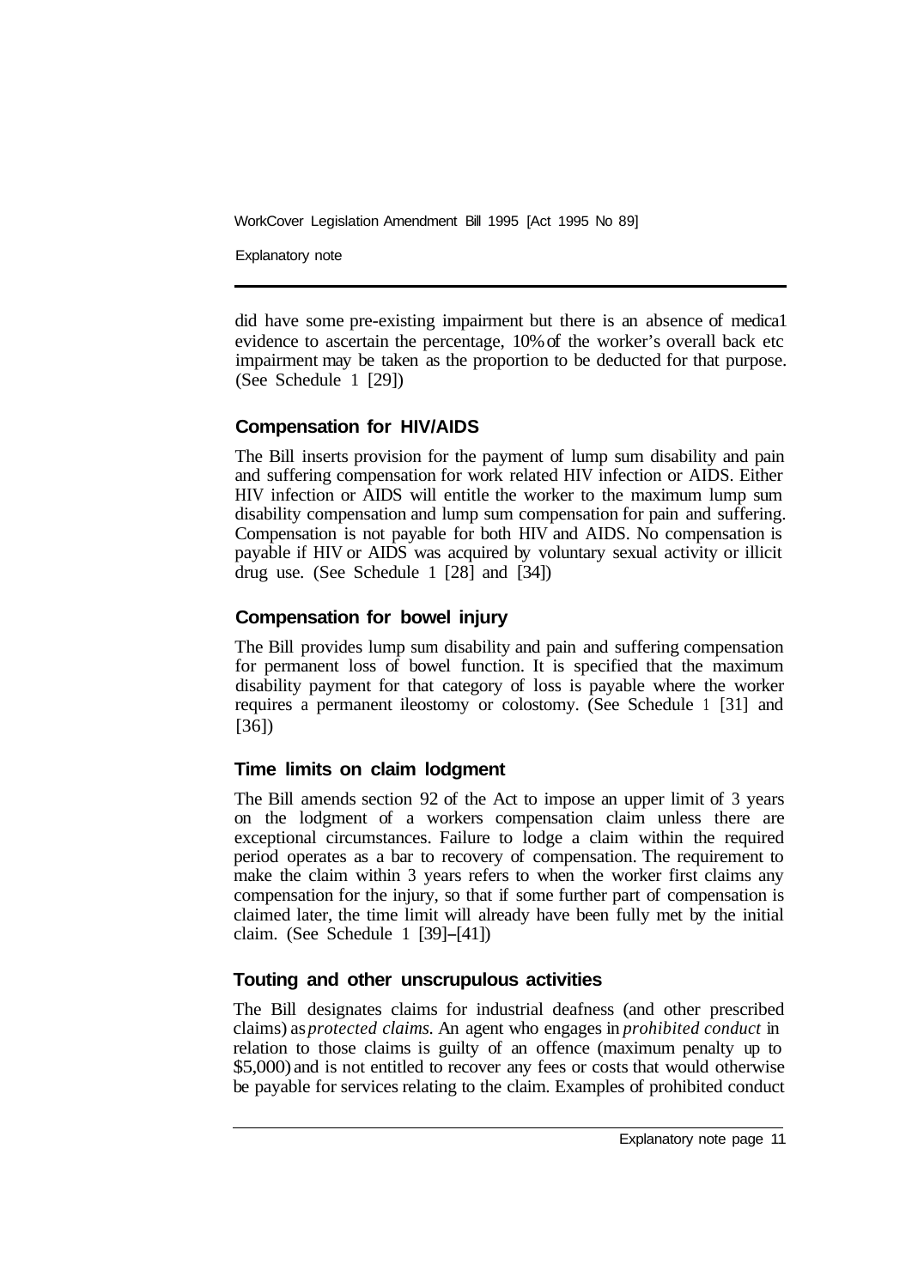Explanatory note

in this context include unsolicited direct telephone marketing of claim-related services to a person, to encourage that person to make a protected claim and to use the services of the agent (or other person from whom the agent receives any payment), and the making of deliberately misleading statements about workers compensation entitlements.

Provision is also included to require that a lawyer or agent is not entitled to payment (for services involving a protected claim) from a person such as a workers compensation insurer, unless it is certified that the claim was not paid as a result of prohibited conduct by the lawyer or agent. The Workcover Authority will be authorised to notify insurers and self-insurers that specified persons, whom the Authority is satisfied have persistently engaged in prohibited conduct, are not entitled to recover fees or costs in connection with claims. A person must be given a reasonable opportunity to make submissions before being made the subject of such a notification and an appeal lies to the Compensation Court. (See Schedule 1 [68])

# **Cost penalties for unreasonable refusal of settlement offer and consequences of claims delays**

The Bill authorises the Compensation Court to order that legal costs not be payable where there has been an unreasonable refusal of an offer of settlement, or failure to provide particulars sufficient to enable an offer of settlement to be made, which the Court is satisfied has prolonged litigation or added to the overall costs incurred. These orders as to costs will have the effect (unless the Compensation Court otherwise orders in special cases) that the legal representative of either the worker or the employer/insurer, as relevant to the case, will not be able to recover legal fees (because of the unreasonable refusal). The Bill also allows the Court and conciliation officers to report to the Workcover Authority on delays by insurers in dealing with claims and cases of insurers being responsible for costs being unreasonably incurred in proceedings. The Authority is authorised to take appropriate action on the basis of such reports, including possible reduction in the management expenses payable to the insurer concerned. (See Schedule 1 [43] (proposed section 94B) and [58] (proposed section 119))

# **Restrictions on commencing court proceedings unless claim lodged with employer/insurer**

The Bill restricts litigation on weekly compensation matters to situations where' the worker has properly claimed against the employer/insurer in the first instance. In particular, court proceedings seeking weekly payments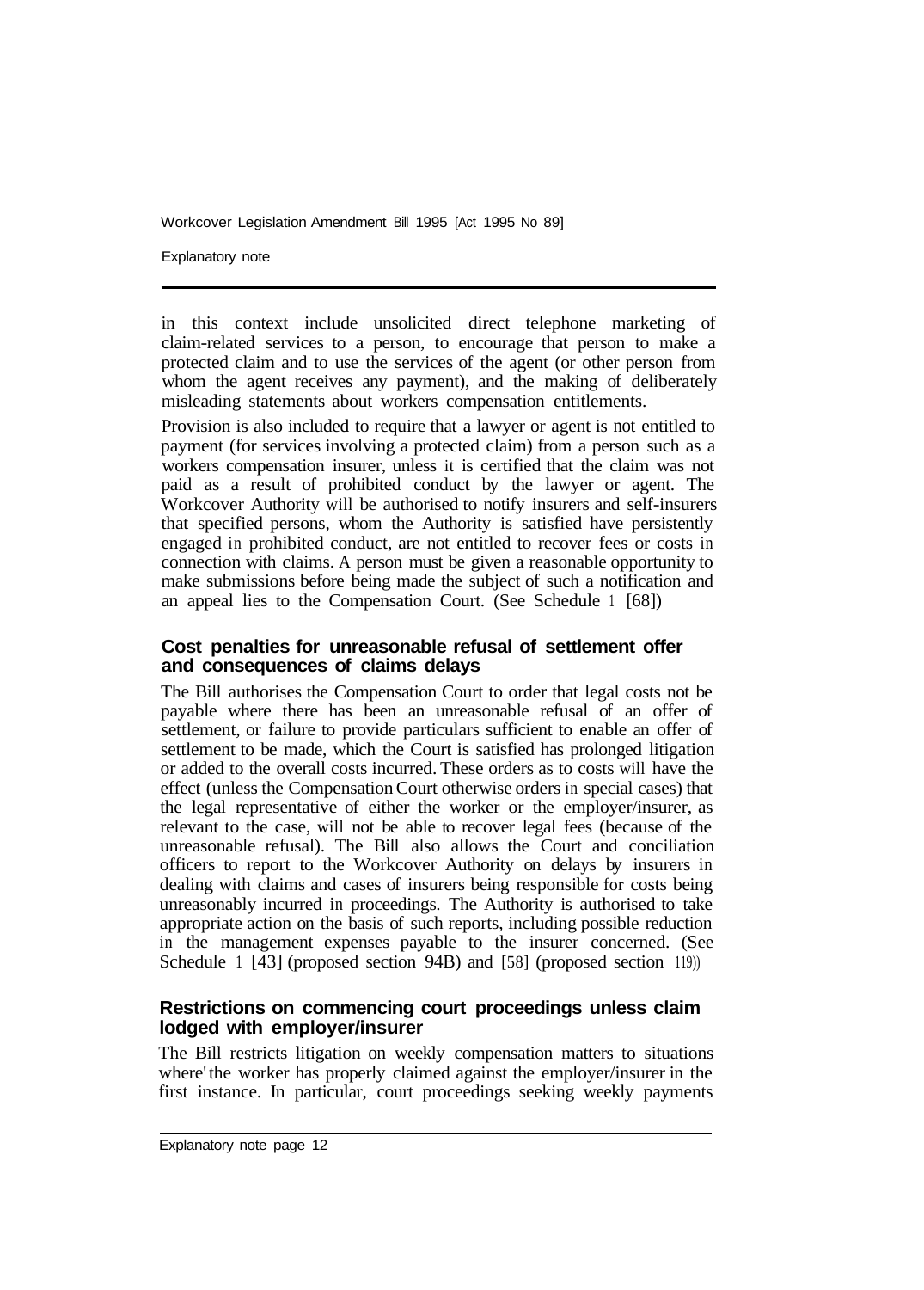Explanatory note

cannot be commenced unless the employer/insurer has failed to pay within 21 days after the worker's claim or, secondly, the employed/insurer terminates or reduces those payments. Similarly, the amendments state that court proceedings may not be commenced in relation to a lump sum disability claim under section 66 until 12 weeks after due lodgment of the claim. However, the 12 week non-litigation period may be extended if the employer/insurer promptly processes the claim (which includes giving the worker a written acknowledgment of receipt of the claim) and (within the 12 weeks) refers a resulting dispute to a medical panel. (See Schedule 1 [56])

# **Expanded role for medical panels**

The 12 week non-litigation period mentioned above, as well as allowing an opportunity for proper processing of lump sum disability claims and reference to conciliation, allows scope for reference of medical disputes for assessment by medical panels. A further 2 week cooling-off period provided following issue of a medical panel's certificate gives further opportunity for negotiations to settle the matter using that certificate.

Medical panels will only be able to issue conclusive certificates (with existing exceptions regarding back impairment etc) where court proceedings have been commenced, if the worker did not go through the 12 week litigation-prohibition procedure mentioned above to permit non-litigious resolution.

The Bill specifies that medical panels (even where they have issued binding certificates on disputed disability questions) may correct miscalculations and mistakes in a certificate.

Parties will be free to agree to refer a medical question to an independent medical arbitrator (of their choice) as a substitute for an official panel, with the resulting opinion to be binding only if they agree. Provision is made for special payments to workers who use that procedure (in recognition of the legal and other costs thus saved by the employer/insurer).

Special provisions are introduced enabling the Senior Conciliation Officer to refer disputed medical questions for assessment by medical panels. The Bill provides that regulations may specify that the resulting certificate of a medical panel concerning questions of the existence, nature and extent of loss or impairment for the purpose of lump sum disability claims may be binding (this procedure will not be available in a case where court proceedings have commenced). However, in any other circumstances the resulting medical panel certificate will only have prima facie evidentiary value. (See Schedule **<sup>1</sup>** [61]–[66])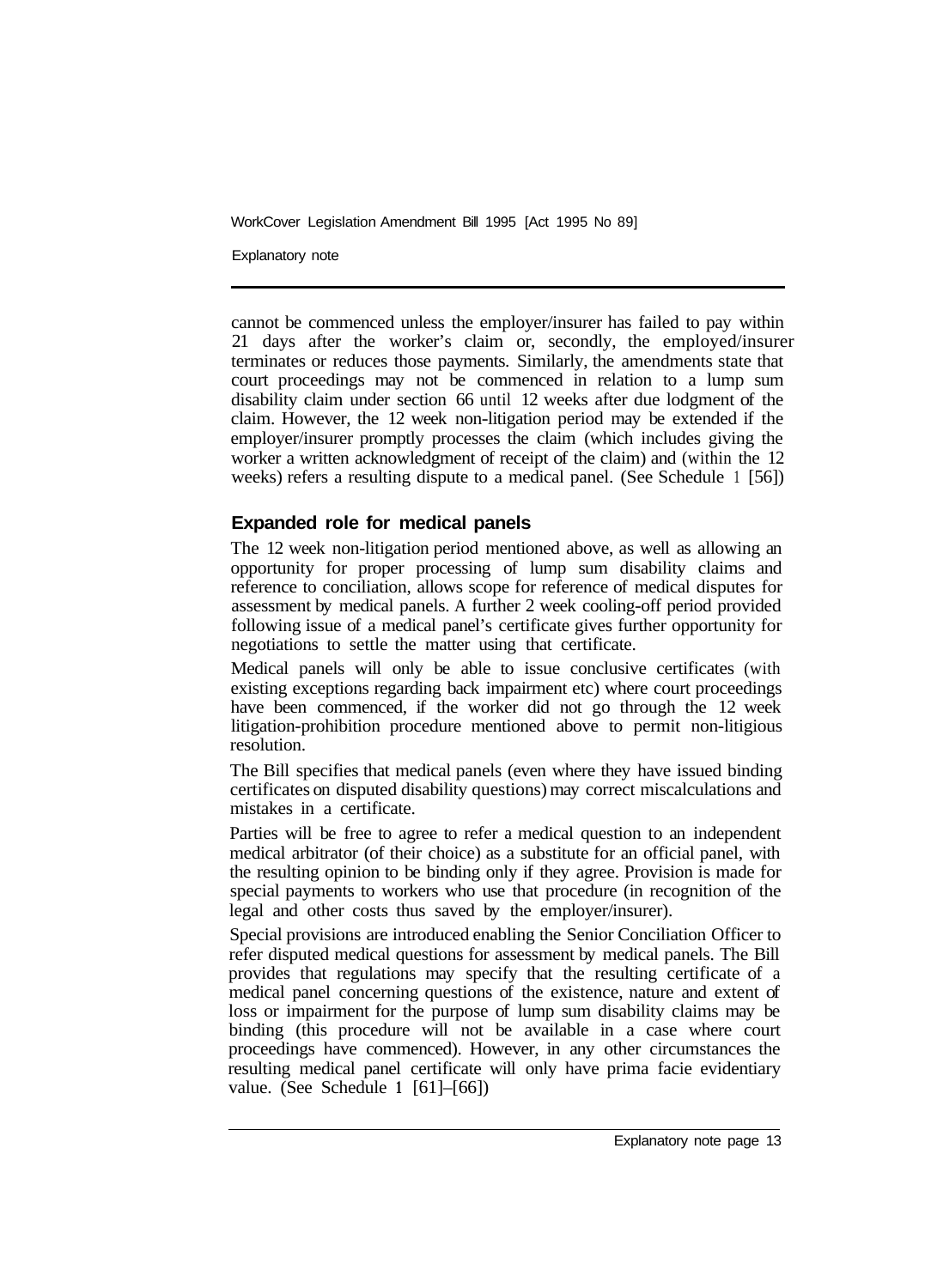Explanatory note

# **Claims procedures and conciliation**

Requirements are introduced for insurers to always give claimants written notice when liability for a claim is denied. The notice must include the reason for denial, information about conciliation and a statement that the worker can seek assistance from his or her union or from a lawyer. A copy of that notice will form part of the information which insurers must provide under existing provisions concerning disputes about commencing weekly payments, when referring such disputes for conciliation. That arrangement for referring weekly payment disputes for conciliation is extended by the Bill to disputes about continuation of such payments. However, these provisions will not prevent the commencement of proceedings in the Compensation Court about the dispute or make conciliation a pre-condition to such proceedings. Various procedural changes are made to conciliation provisions, including provisions about obtaining documents and arranging conferences, to make conciliation more effective.

Workers will not be required to furnish documents or attend such conferences unless they have legal representation.

Existing provisions allowing an insurer, if it has a "reasonable excuse", longer than the normal 21 days (after lodgment of claim) to assess a claim for weekly payments and refer any resulting dispute for conciliation are amended to specify that such an excuse can only operate for an additional 21 days at the most. (See Schedule 1 [43] (proposed section 94A), [45]–[48], [50]–[53])

# **Expanded role for commissioners**

At present, commissioners of the Compensation Court have jurisdiction in a range of workers compensation matters specified in Schedule 3 to the *Compensation Court Act 1984* that are allocated to commissioners by the Chief Judge. An appeal lies to a Judge of the Compensation Court from any decision of a Commissioner. The Bill will provide for commissioners to have exclusive jurisdiction in certain workers compensation matters (to be specified by the regulations). An appeal will lie to a Judge of the Compensation Court but only on a question of law, misuse of a statutory discretion or a question on the admission or rejection of evidence. (See Schedule 2, which contains the amendments to the *Compensation Court Act 1984)*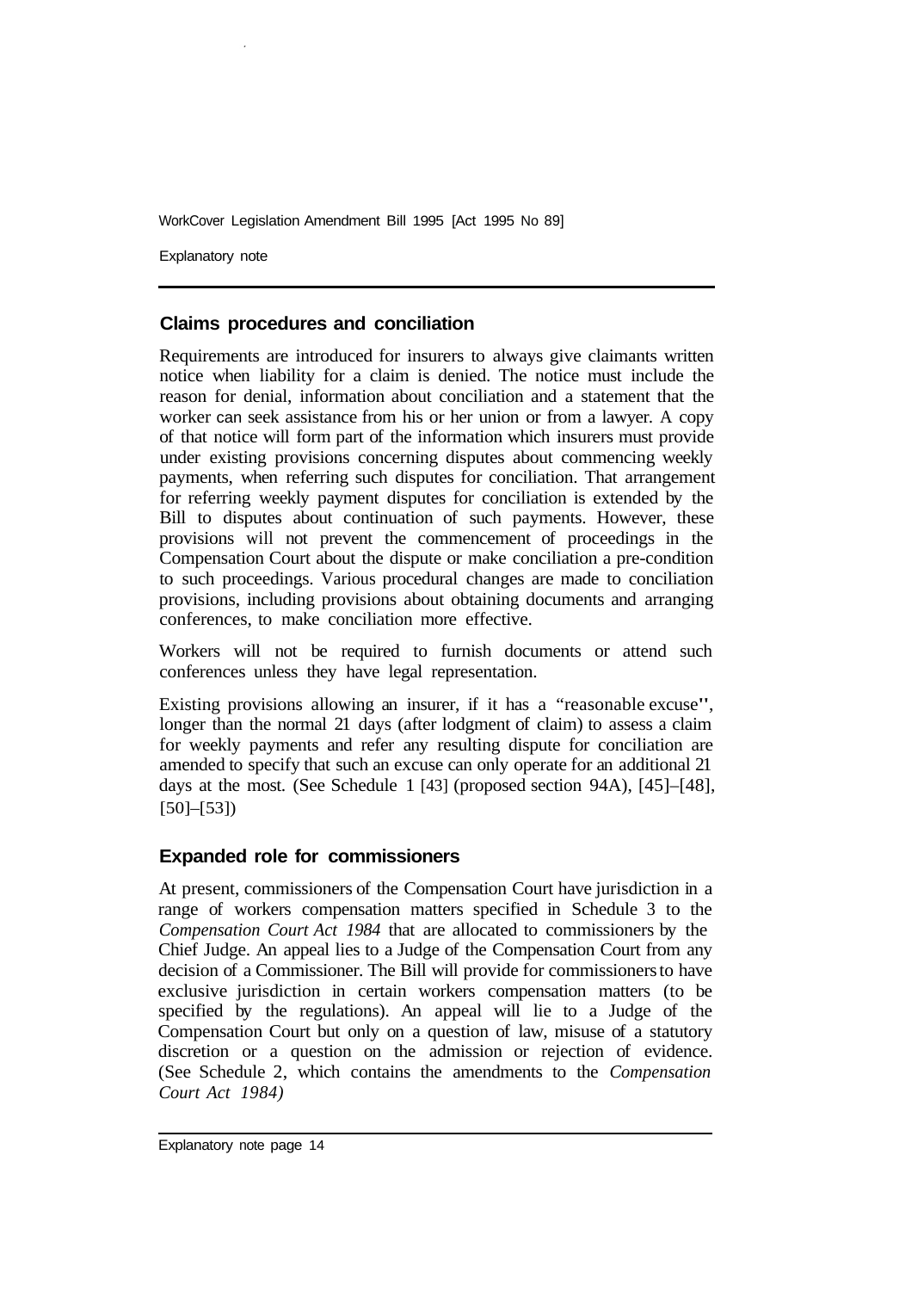Explanatory note

#### **Fixing of maximum legal and medico-legal costs**

The Bill inserts new regulation making powers allowing regulations (which may apply by reference to or prevail over regulations under the *Legal Profession Act 1987)* to set maximum legal fees, including medico-legal costs, above which the employer/insurer (as well as the worker) is not liable. (See Schedule **1** [58] (proposed sections 117 and 118))

# **Maximum medical, hospital and rehabilitation costs**

The Act currently contains provisions that allow an injured worker to recover medical, hospital and rehabilitation costs from the employer as workers compensation. The Act and the regulations fix maximum amounts that can be recovered. The Bill inserts a new provision that will prevent recovery against the injured worker above the amounts that the worker is entitled to recover as compensation for those costs. (See Schedule **<sup>1</sup>** [16] and [17])

# **Return-to-work plans**

The Bill inserts a regulation making power (proposed section 152A) authorising regulations to require employers to prepare return-to-work plans for injured workers. A consequential amendment is made to section 43A to replace references to rehabilitation plans with references to return-to-work plans. (See Schedule **1** [14] and [75])

#### **Enforcement of requirement for workers compensation insurance**

The current penalty of up to \$20,000 for failure by the employer to insure under the Act is increased to include imprisonment of up to **6** months. Provisions are also introduced specifying that injured directors of uninsured companies may not claim against the Workcover Uninsured Fund and that, where that Fund has to pay compensation to injured employees (other than directors, who are excluded) the Workcover Authority may recover the debt owing to the Fund personally against a director of the company. The director is then entitled to recover the amount back from the company. Procedural improvements are made to make the current civil penalty for non-insurance (twice the avoided premium recoverable by the Authority as a debt) more effective against defaulting employers. As well, the Bill allows for regulations to prescribe an amnesty period for defaulting employers to obtain insurance. (See Schedule **<sup>1</sup>** [67], [76] and [77]–[81])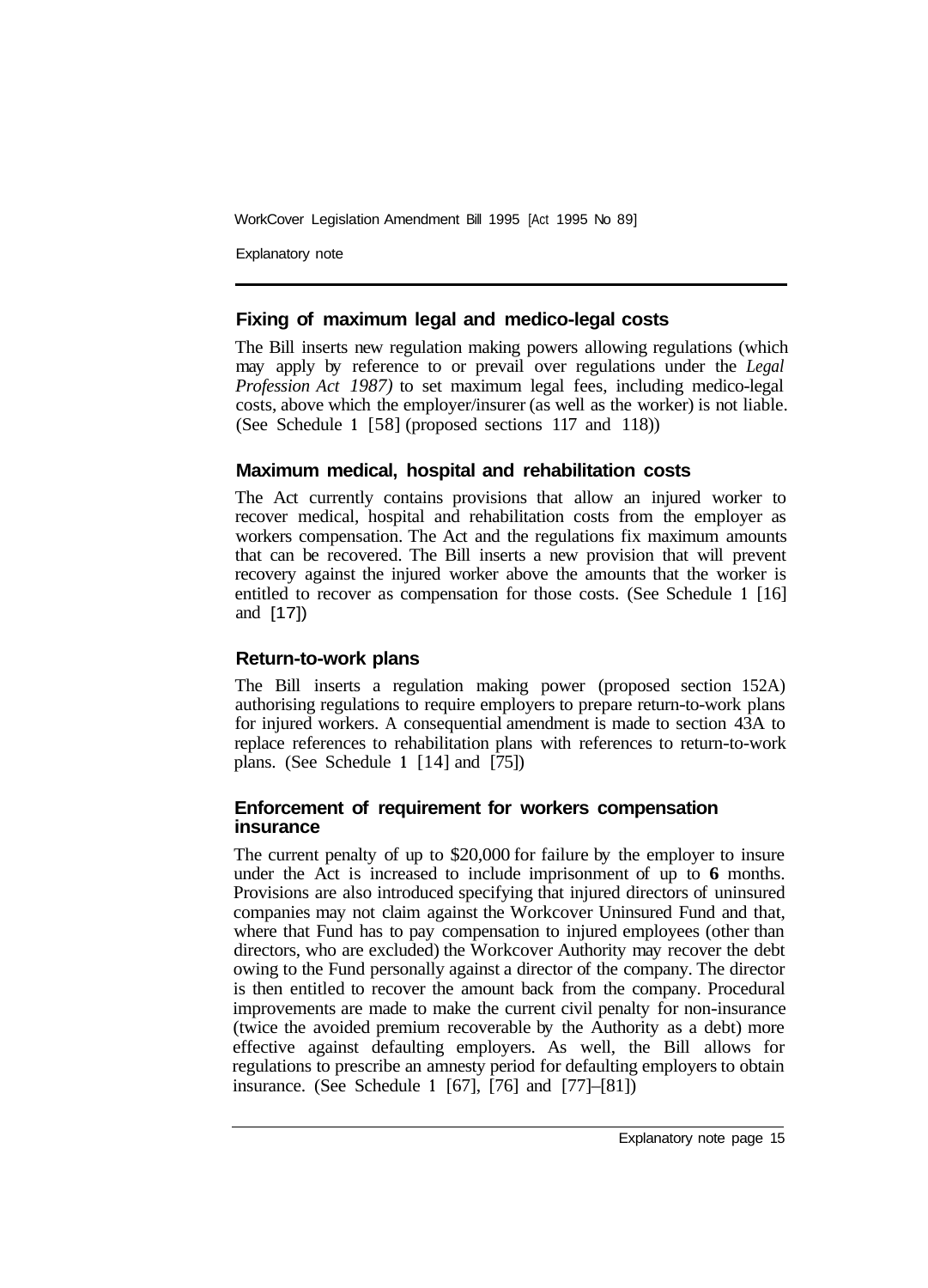Explanatory note

#### **Clarification that expression "worker" extends to legal personal representative or dependants of deceased worker**

The Bill amends section 3 to make it clear that the term "worker" includes, in relation to a deceased worker, the legal personal representative or dependents of the worker. Transitional provisions make it clear that this amendment is for clarification only and accordingly applies in respect of any worker, including a worker who died or was injured before the commencement of the amendment. (See Schedule 1 [3])

# **Currently weekly wage rate of person employed by more than one employer**

New section 42 (7A) provides that for the purposes of calculating the current weekly wage rate of a worker who is employed under more than one contract of service with more than one employer, the current weekly wage rate must not be less than what it would have been if the worker had been employed only in the employment in which he or she received an injury. (See Schedule 1 [9])

# **Clarification of provisions relating to damages and compensation**

Section 151B is amended to make it clear that damages can be claimed and retained under that section's exceptions only when it is that section itself that is the reason why a party would otherwise lose certain damages or compensation.

At the same time, section 151B (4) is renumbered as subsection (3) because the amendment in the *Workers Compensation Legislation Amendment Act 1995* that would, if commenced, have inserted section 151B (3) is repealed by Schedule 8 to the Bill. (See Schedule 1 [69] and [70])

# **Insurance liability for common law claims for occupational diseases "straddling" commencement of the Act**

The Bill amends existing section 151AB which applies where a number of insurers may each be partly liable to contribute to an employer's liability at common law to a worker who has contracted an occupational disease. This situation may occur if the employer has been covered by various workers compensation insurers over the period during which the disease was contracted. The current version of section 151AB has the effect that liability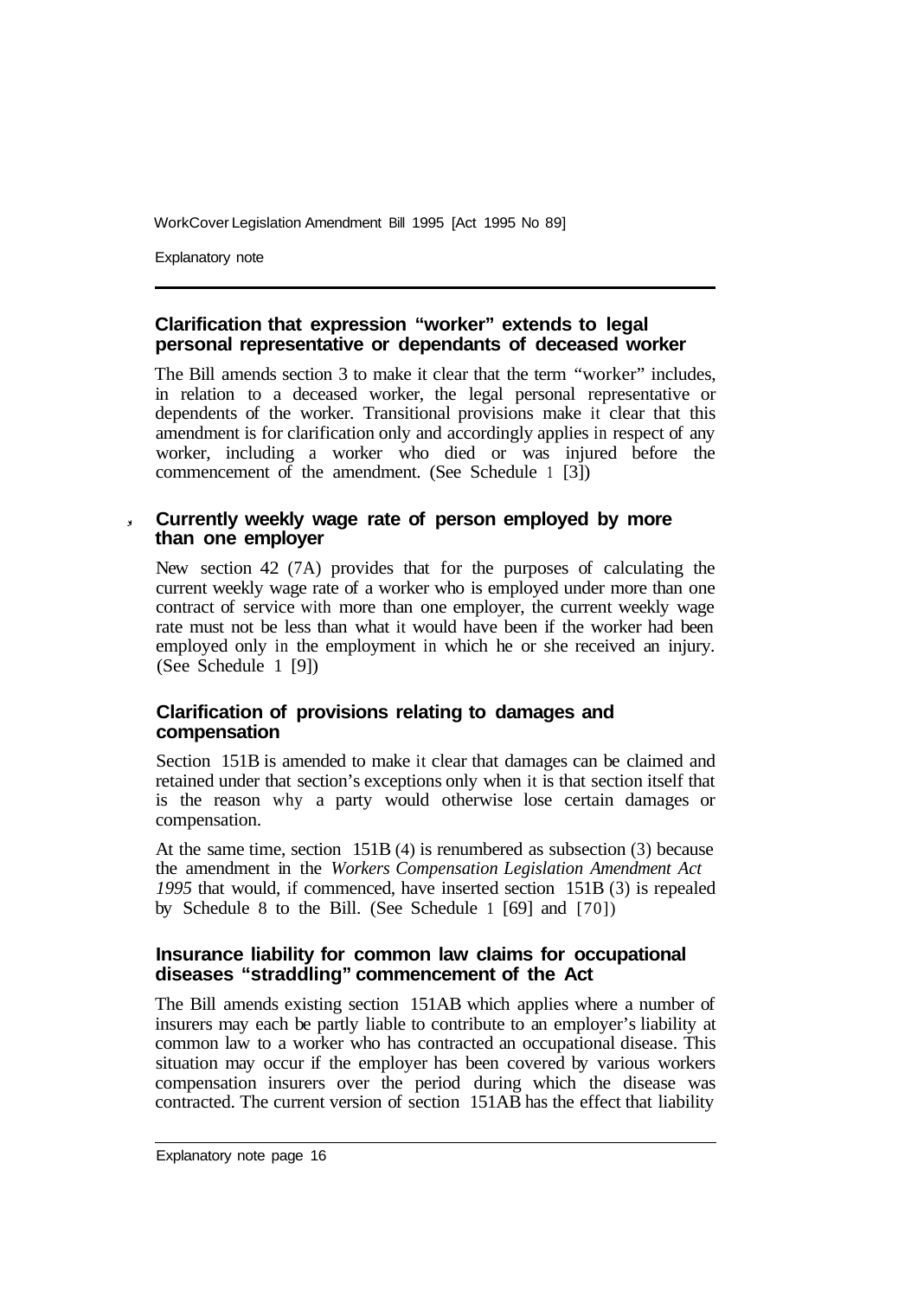Explanatory note

to indemnify the employer rests solely with the insurer who covered the employer when the worker was last employed in employment to the nature of which the disease was due (that is, in duties involving a risk of contracting the disease). The amendments made by the Bill will adjust this arrangement *so* that, in circumstances where part of the liability arose before the commencement of the Act and part arose afterwards, liability is divided equally between the insurer who covered the employer immediately before the commencement and the insurer who covered the employer after the commencement and when the worker was last employed in relevant employment. For those cases the amendments nominate the insurer after that commencement as the one normally responsible for dealing with and defending the claim, unless the 2 insurers otherwise agree or the Court otherwise orders. (See Schedule 1 [73] and [74])

# **Clarification of insurer's entitlement to be indemnified by a negligent third party**

Section 151Z is amended to make it clear that, despite the High Court decision on a forerunner of that section in *PTC NSW v Murray-More* (1975) 49 ALJR 302**,** section 151Z enables a workers compensation insurer to take action against a negligent third party (who was responsible for the worker's injury) to obtain reimbursement for compensation paid by the insurer, even in circumstances where the worker's employer was also partly negligent. (See Schedule 1 [72])

# **Clarification of Schedule 1 Deemed employment of workers**

Clause 2 of Schedule 1 is amended to make it clear that it does not matter whether a contractor employs **1** or more than **1** worker, for the exception in clause **2** (1) to operate. This means then, that despite the decision in *Monier v Szabo (1992) 28 NSWLR 53***,** a contractor cannot be deemed to be a "worker" even if the contractor employs only' one person. (See Schedule **1** [91])

# **Deemed employment**

Clause 2 of Schedule 1 is further amended to exclude from the provisions under which an outworker or other contractor is taken to be a worker for the purposes of the Act a person who is a registered player of a sporting organisation. (See Schedule 1 [92])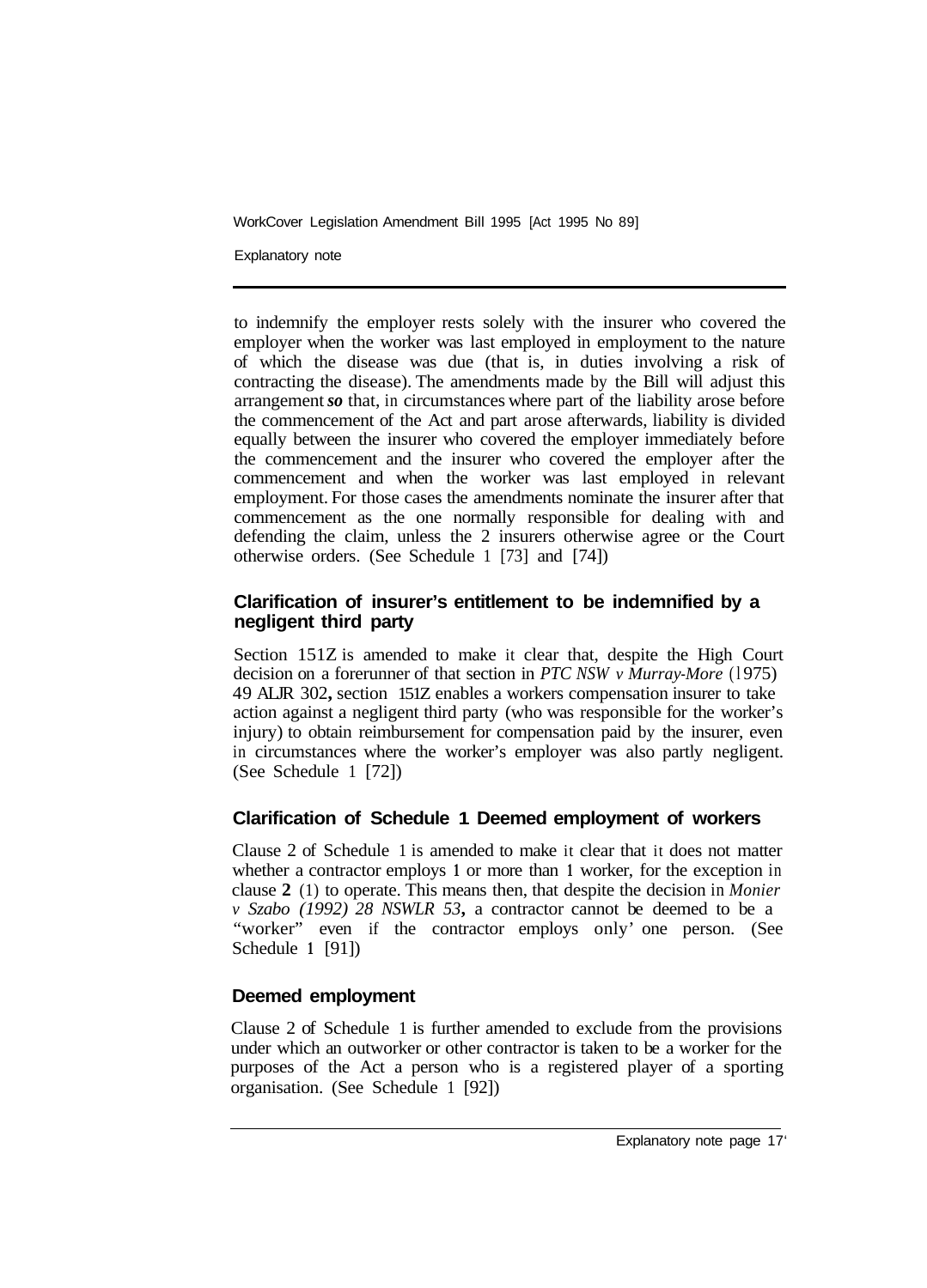Explanatory note

#### **Penalty notices**

The Bill inserts a standard provision (proposed section 278A) that allows the regulations to specify offences under the Act that can be dealt with by means of a penalty notice. (See Schedule **1** [89])

#### **Other amendments to prevent unnecessary litigation**

The Bill makes the following amendments to prevent or avoid unnecessary court proceedings:

- Section 66A currently provides for the registration by the WorkCover Authority of agreements for the payment of lump sum compensation for occupational diseases. The worker is not entitled to receive any additional compensation once an agreement is registered (with safeguards for fraud and inadequate compensation). The Bill extends section 66A to all lump sum compensation agreements (not just those that relate to occupational diseases). (See Schedule **1** [20]–[22])
- The Bill inserts a new section 66B which prevents proceedings being taken in the Compensation Court merely for entry up of judgment for an award to give effect to an agreement for compensation (of the kind that can be registered under section 66A). (See Schedule **1** [23])

#### **Miscellaneous amendments**

The Bill makes the following miscellaneous amendments:

**(a)** The Bill imposes additional requirements with respect to the obligation of employers to provide information to workers to enable them to calculate wage rates and related details. Currently the information is required to be' provided in writing at the request of the worker (with no time specified for compliance by the employer) and there is an offence for failure to comply with such a request. The Bill will impose an upper time limit of 28 days on compliance with a request for information (with power for the regulations to change the time for compliance). The regulations will also be able to impose requirements as to the form and manner in which the information is to be given and will be able to require employers to certify as to the completeness and accuracy of the information. The offence will be changed to introduce a defence of reasonable excuse. The penalty for the offence will remain at 20 penalty units (\$2,000). (See Schedule **<sup>1</sup>** [10])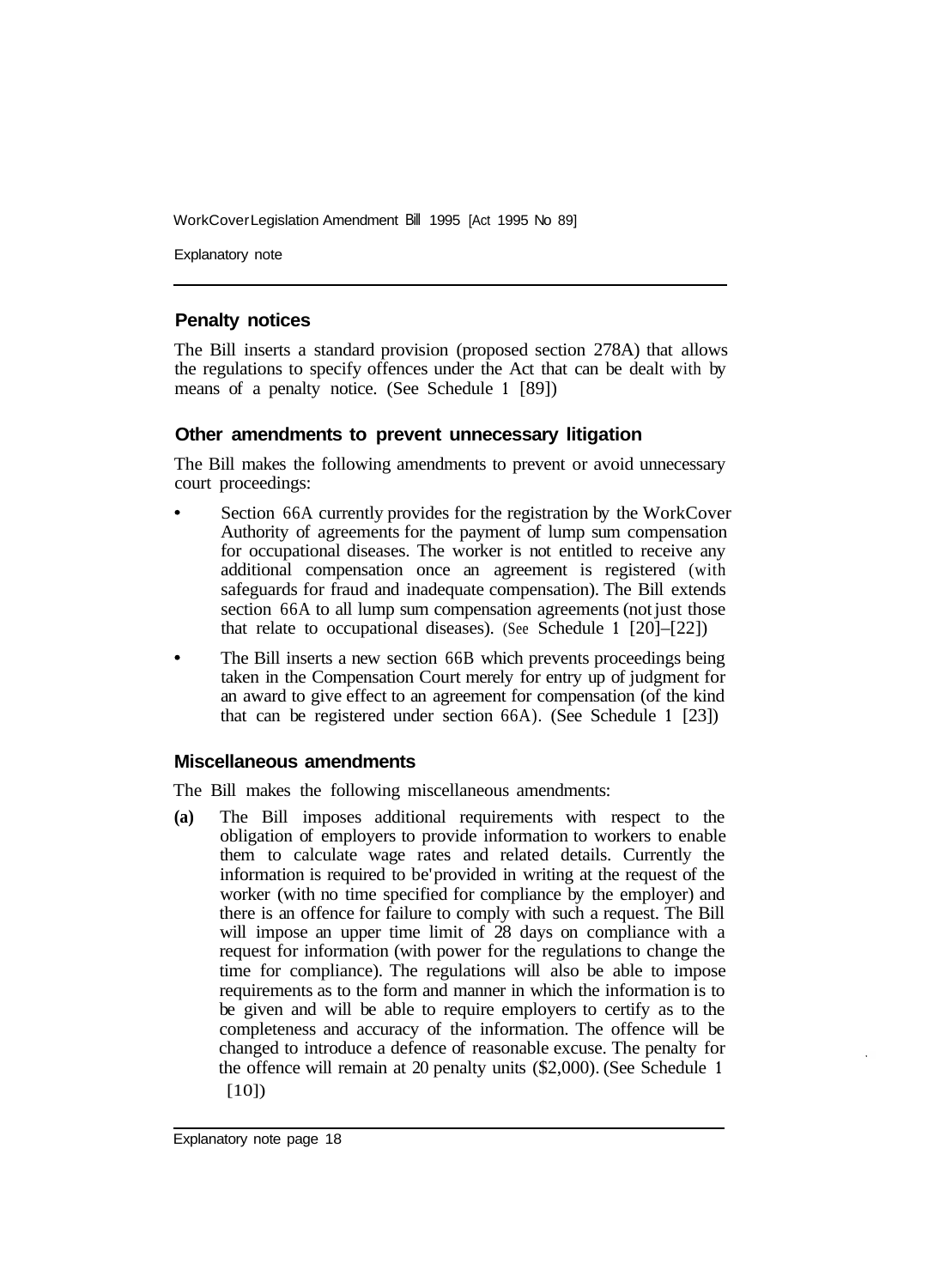Explanatory note

- $(b)$ A further amendment relates to the operation of section 22 of the Act concerning apportionment of compensation liability where the worker's incapacity or bodily loss etc is partly caused by 2 or more injuries at different times. The amendment clarifies that the term "apportionment" is used in the ordinary sense of dividing shares, rather than some more limited technical sense which might confine the operation of the section **to** unusual cases (such as where the worker's incapacity results fully from each different injury, rather than the more common situation of resulting partly from each). (See Schedule **<sup>1</sup>** [7])
- The Bill makes it clear that insurers licensed on a statutory fund basis  $(c)$ do not have beneficial ownership of the statutory funds managed by them, but hold the assets of the fund on trust for the purposes of the Act. Those purposes include meeting claims under workers compensation insurance contracts which insurers enter into with employers whose premiums are paid into the statutory fund concerned. (See Schedule 1 [82])
- $(d)$ The Bill provides that, where the Compensation Court reviews an award previously made by it (because of change of circumstances) and orders that the workers compensation entitlement be ended or reduced from a date prior to the order, the worker can be ordered to refund payments already received to which there was no proper entitlement. Workers can already be ordered to refund payments in that situation, except that, at present, the repayment order may have to be obtained by the employer/insurer in separate proceedings in another court after the Compensation Court has conducted its review. This is because the existing provisions of the *Workers Compensation Act 1987* have been interpreted as limiting the Compensation Court's power to order repayments. The purpose of the amendment is to avoid duplication of litigation and related costs. (See Schedule 1 [15])

# **Savings and transitional provisions**

Schedule 6 to the Act is amended to insert various transitional provisions as a consequence of the above amendments. (See Schedule  $1 \left[ 94 \right] - [110]$ )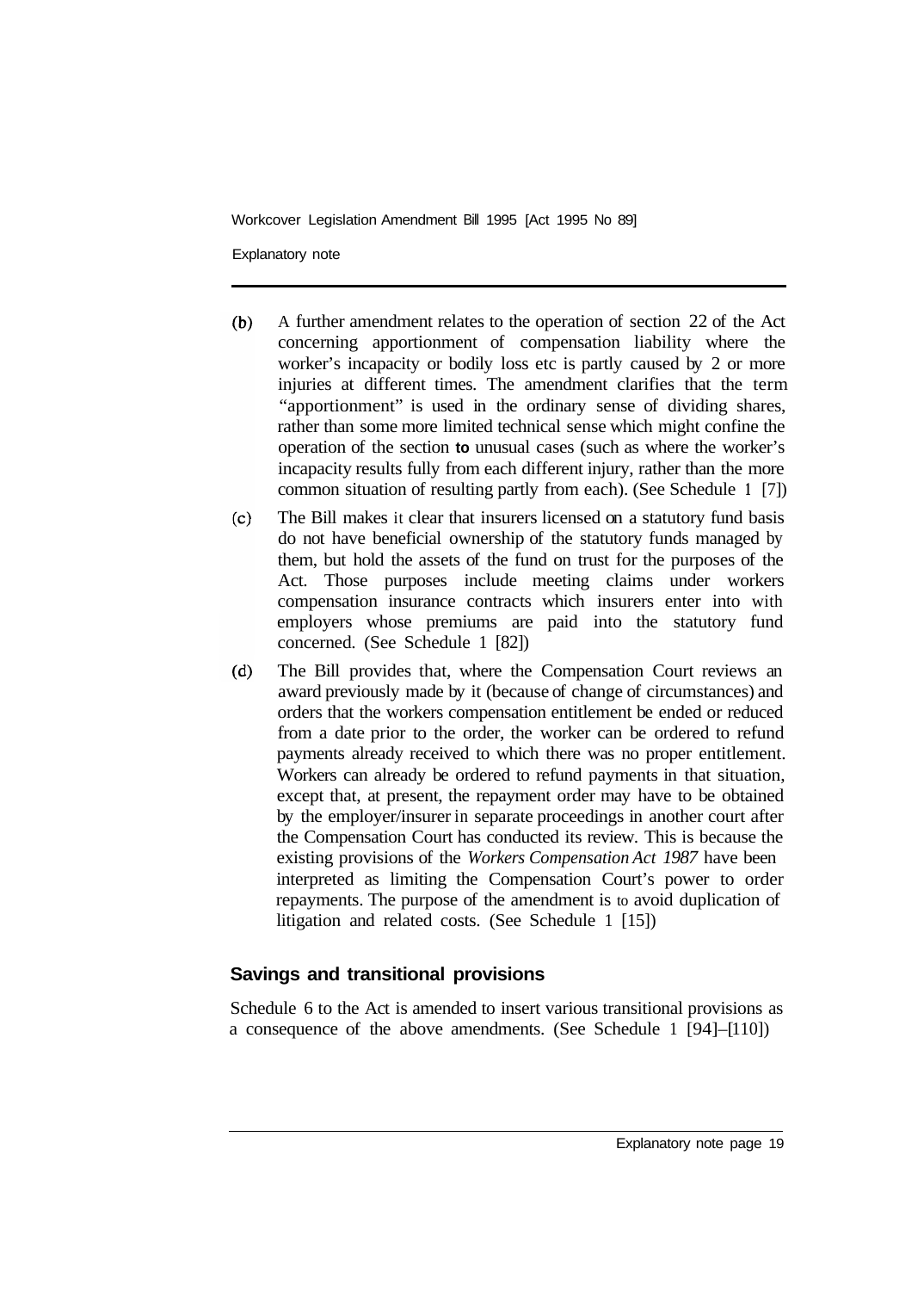Explanatory note

# **Schedule 2 Amendment of Occupational Health and Safety Act 1983**

#### **Increased penalties**

A number of amendments increase the penalties for offences against the Act. The maximum penalty for an offence against the Act will be \$500,000 in respect of a corporation and \$50,000 in respect of an individual. If the offence is a further offence, an additional penalty may be imposed. The maximum penalty that may be imposed for an offence against the regulations is also increased. (See Schedule 2 [2], [3], [5], [6], [8], [9], [l l], [12]–[16], [19]–[24], [30], [32], [38] and [39])

# **Alternative convictions**

New section 15 (4) gives a court power, in respect of proceedings against a person for an offence against section 15 of the Act (Employers to ensure health, safety and welfare of their employees), to convict the person of an offence under section 16 of the Act (Employers and self-employed persons to ensure health and safety of persons other than employees at places of work) as an alternative conviction. New section 16(3) contains a reciprocal provision in respect of proceedings for an offence against section 16. (See Schedule 2 [4] and [7])

#### **Issue of improvement and prohibition notices**

New sections  $3 \text{ IR}$ — $3 \text{Y}$  give power to inspectors to require a contravention or likely contravention of the Act to be remedied, or to prohibit any activity which is not safe or which is a risk to health. An inspector will be able to do this by issuing an improvement or prohibition notice. The notice may include directions as to the measures to be taken to remedy any contravention to which the notice relates. It is an offence to fail to comply with such a notice. These provisions are based on provisions currently contained in the *Occupational Health and Safety (Inspectors' Notices and Penalty Notices) Regulation 1988.* However, the penalty for non-compliance with a notice is increased (with prohibition notices having a higher penalty than improvement notices) and provision is also made for a right to review of a notice by the Workcover Authority and for appeal against a notice to an Industrial Magistrate. (See Schedule 2 [28])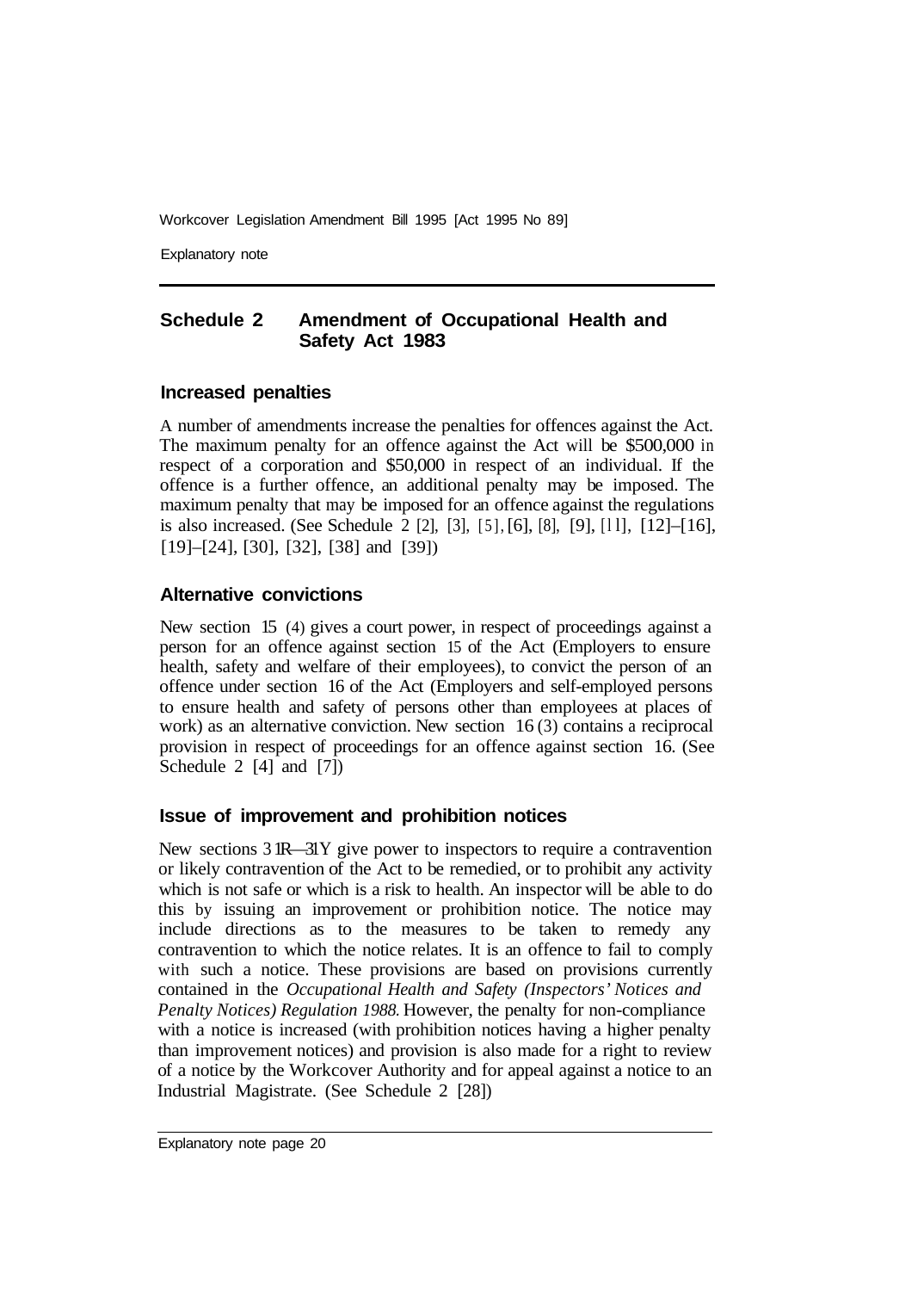Explanatory note

# **Increased jurisdiction of Local Court**

An amendment to section 47 increases the maximum penalty that may be imposed by a Local Court in proceedings for an offence against the Act or the regulations from 100 penalty units (\$10,000) to 500 penalty units (\$50,000) or 2 years imprisonment (or both). (See Schedule 2 [31])

# **Court may order cause of offence to be remedied**

New section 47A provides that a court that convicts a person of an offence of contravening the Act or the regulations may, if it appears to the court that it is within the person's power to remedy the contravention, order the person to take such steps as may be specified by the court to remedy the contravention. It will be an offence to fail to comply with such an order. (See Schedule 2 [33])

# **Increase in time for instituting proceedings for certain offences against the Act or regulations**

New section 49 (2), (3) and (4) provides for an increased time limit for the institution of proceedings for an offence against the Act or the regulations in certain circumstances. At present proceedings must be instituted within 2 years after the act or omission constituting the offence concerned. New section 49 (2) provides that, where the act or omission is an offence against section 18 (which deals with duties of suppliers and manufacturers to ensure the health and safety of plants and substances supplied or manufactured for use at work) proceedings may be instituted within 6 months after it first becomes apparent to the Workcover Authority that the contravention concerned has occurred, or within the general 2 year limitation period, whichever period provides the longer time for proceedings to be instituted. New section 49 (3) provides for a similar extension for proceedings for an offence of failure to notify an accident or other matter relating to health and safety at a place of work. New section 49 (4) provides that, if it appears from proceedings of a coroner's inquest or a coroner's report that an offence has been committed against the Act or the regulations, proceedings for the offence may be instituted within 2 years after those proceedings or the making of that report. Transitional provisions are inserted to extend these provisions to any act or omission constituting an offence that occurred within 2 years before the commencement of the provisions. (See Schedule 2 [34])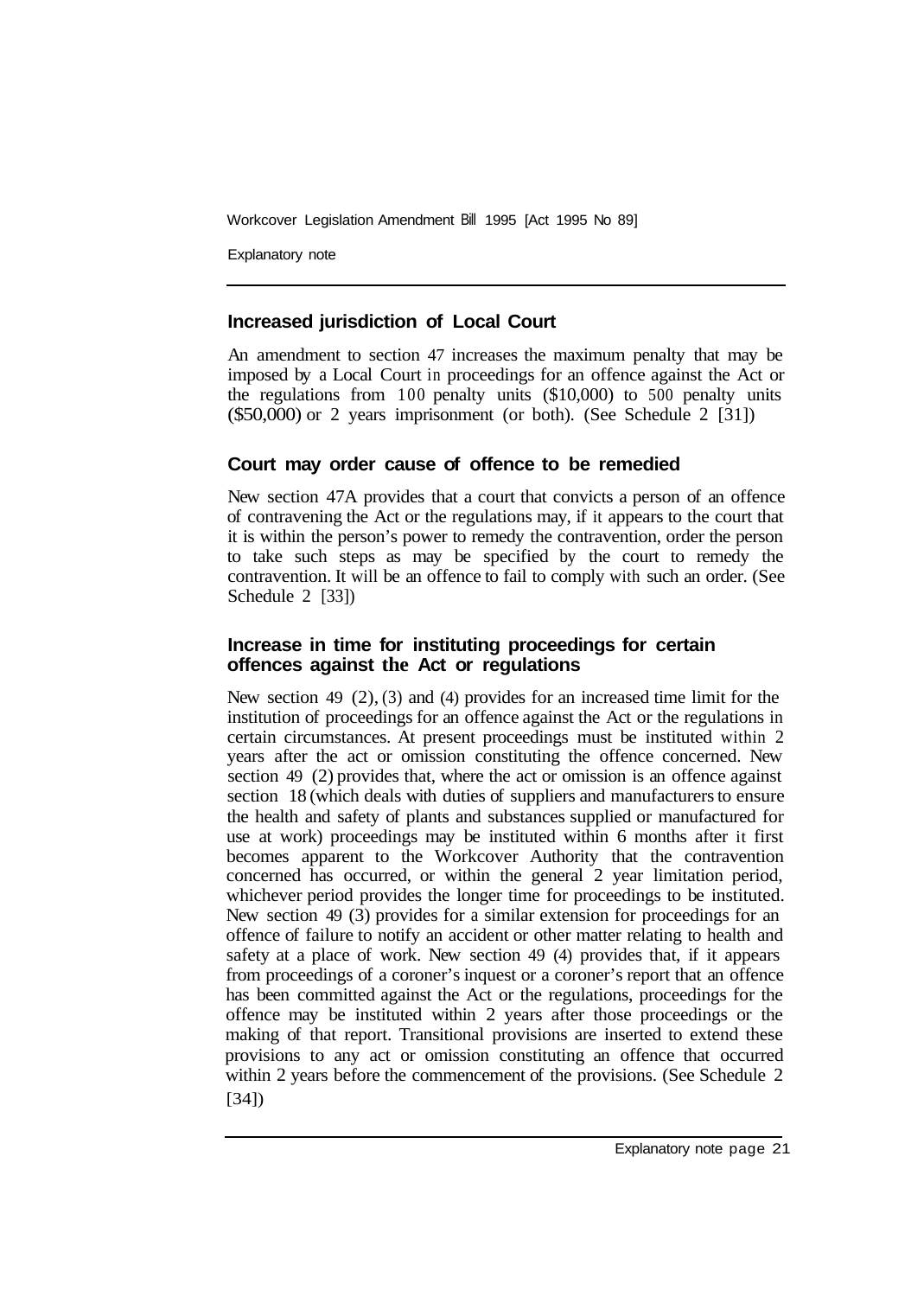Explanatory note

#### **Change in defences for directors and managers charged in respect of corporate contravention**

At present every director or person concerned in the management of a corporation is deemed to contravene the Act or the regulations if the corporation contravenes the Act or the regulations. It is a defence for the director or manager to establish that the corporate contravention occurred without his or her knowledge, or that he or she was not in a position to influence the conduct of the corporation, or that he or she used all due diligence to prevent the contravention. The amendment to section 50 removes the defence that the contravention occurred without the director's or manager's knowledge. It will still be a defence to establish that the director or manager was not in a position to influence the conduct of the corporation or that he or she used all due diligence to prevent the contravention. (See Schedule **2** [35])

#### **Penalties for further offence against the Act**

At present section 5 1A of the Act allows a court that convicts a person of a second or subsequent offence against the Act (which is a wilful repetition of an earlier offence) to impose an additional penalty of up to 2 years imprisonment. This section is replaced. The new section provides that an additional penalty may be imposed for any subsequent offence against the Act (whether or not a repetition of an earlier offence). The additional penalties that may be imposed vary according to the seriousness of the offence. (See Schedule 2 [36])

#### **Suppliers of plant or substances**

Section 18 is amended to extend the concept of ''supply'' to include transfers as well as sales. (See Schedule 2  $\overline{[10]}$ )

#### **Stopping use of plant**

New section 2 1B is inserted to prohibit the disturbance of plant, or an area of a place of work, involved in certain serious occurrences. However, the section provides exceptions and limits the duration of such a direction.

New section 21C is inserted to provide that an inspector may direct that plant must not be used, moved or interfered with if the inspector believes on reasonable grounds that it is necessary to allow an inspector or examination. However, the section provides exceptions and limits the duration of such a direction.

New section 21D provides that directions under this section may be reviewed under new section 31U. (See Schedule 2 [17])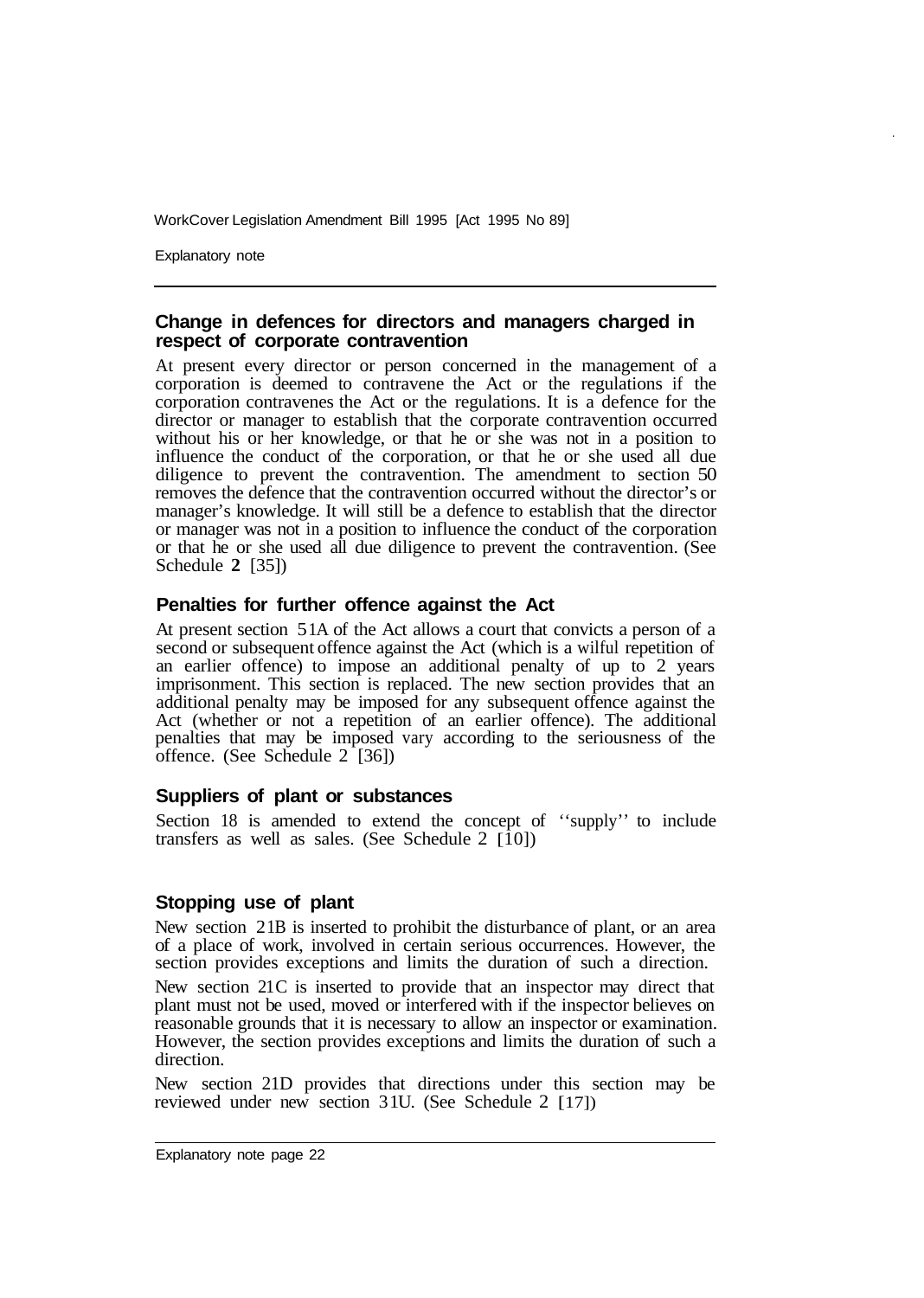Explanatory note

#### **Bowers available on entry**

Section 31I is amended to empower inspectors to examine or test plant, substances and things, to dismantle them, and in certain cases to take them away. Those powers are subject to a notice requirement under new section **3** 1T and to a review procedure under new section 3 **1** U. Section 3 1I is further amended to make it clear that an inspector may take video or audio records in a workplace of an employer or self-employed person. (See Schedule 2 [26] and [27])

New sections 31Z–3 AE deal in greater detail with the mechanism of taking things away, the giving of receipts for things taken, the forfeiture and return of those things and the provision to the owner of access to those things. (See Schedule 2 [28])

# **Powers of authorised officers and inspectors**

New section 5 1C is inserted to empower authorised officers (ie officers specified by the regulations under existing section 51B) and inspectors to require a person to identify himself or herself if the officer or inspector reasonably suspects the person has committed an offence. (See Schedule 2 [37])

#### **Industry codes of practice**

Section 44A is amended to enable revocations of industry codes of practice to take effect from a day that is later than the date when notice of the revocation is published. At present, revocations take effect at the end of the day of gazettal, but new codes and amendments can take effect on a present or future date specified in the notice of the code or amendment. (See Schedule **1** [29])

# **Orders for reimbursement**

Section 47 is amended to enable a court that hears **a** summary trial for an offence to order a convicted offender to reimburse the Workcover Authority for its expenses in examining or testing plant to which the offence relates. (See Schedule 2 [31])

# **Inspectors' powers of entry**

Section 3 1B (which presently requires prior notice by an inspector who enters a workplace) is replaced with a provision that inspectors must give notice as soon as reasonably practicable after entry, with exceptions for urgency and other circumstances where notice would not be appropriate or necessary. (See Schedule 2 [25])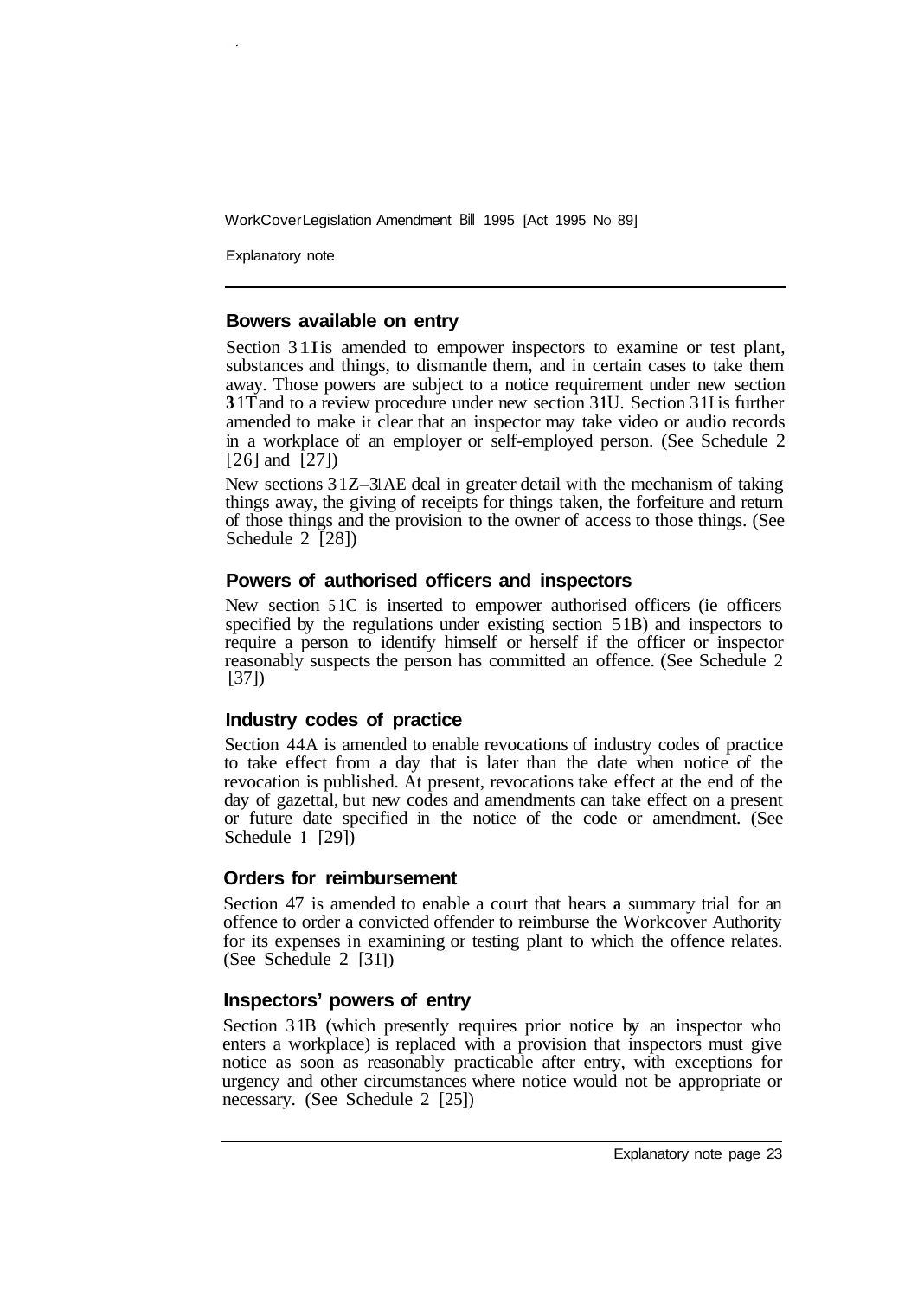Explanatory note

# **Powers of entry of trade union officials**

New sections 31AF–31AP confers on authorised officers of industrial organisations of employees powers of entry to a place of work where the organisations members work. The powers concerned closely parallel some of the powers of Workcover inspectors. See Schedule 2 [28])

#### **Reports on accidents and dangerous occurrences**

New section **3** 1AQ enables the Minister to call for reports from the Workcover Authority on accidents and dangerous occurrences and authorises the Minister to make those reports public or table them in Parliament. Appropriate protections from liability are provided by the section. (See Schedule  $2$  [28])

# **Schedule 3 Amendment of Compensation Court Act 1984**

# **Membership of medical panels**

The Bill provides that medical referees arranged for medical panels are to be chosen on the basis of their relevant specialty or experience and that each panel must include one medical referee nominated by employer organisations and one nominated by employee organisations.

# **Expanded role of commissioners**

The amendments provide that the Compensation Court is to be constituted either by a single Judge or a single Commissioner. Provision is made for appointment of a Senior Commissioner.

Under the amendments, appeals to a Judge of the Court will be available against a decision of a Commissioner on questions of law, the admission or rejection of evidence or misuse of a statutory discretion.

#### **Appeals from decisions of Judges**

The Bill restricts appeals from decisions of Judges of the Compensation Court to the Court of Appeal to questions of law and the admission or rejection of evidence.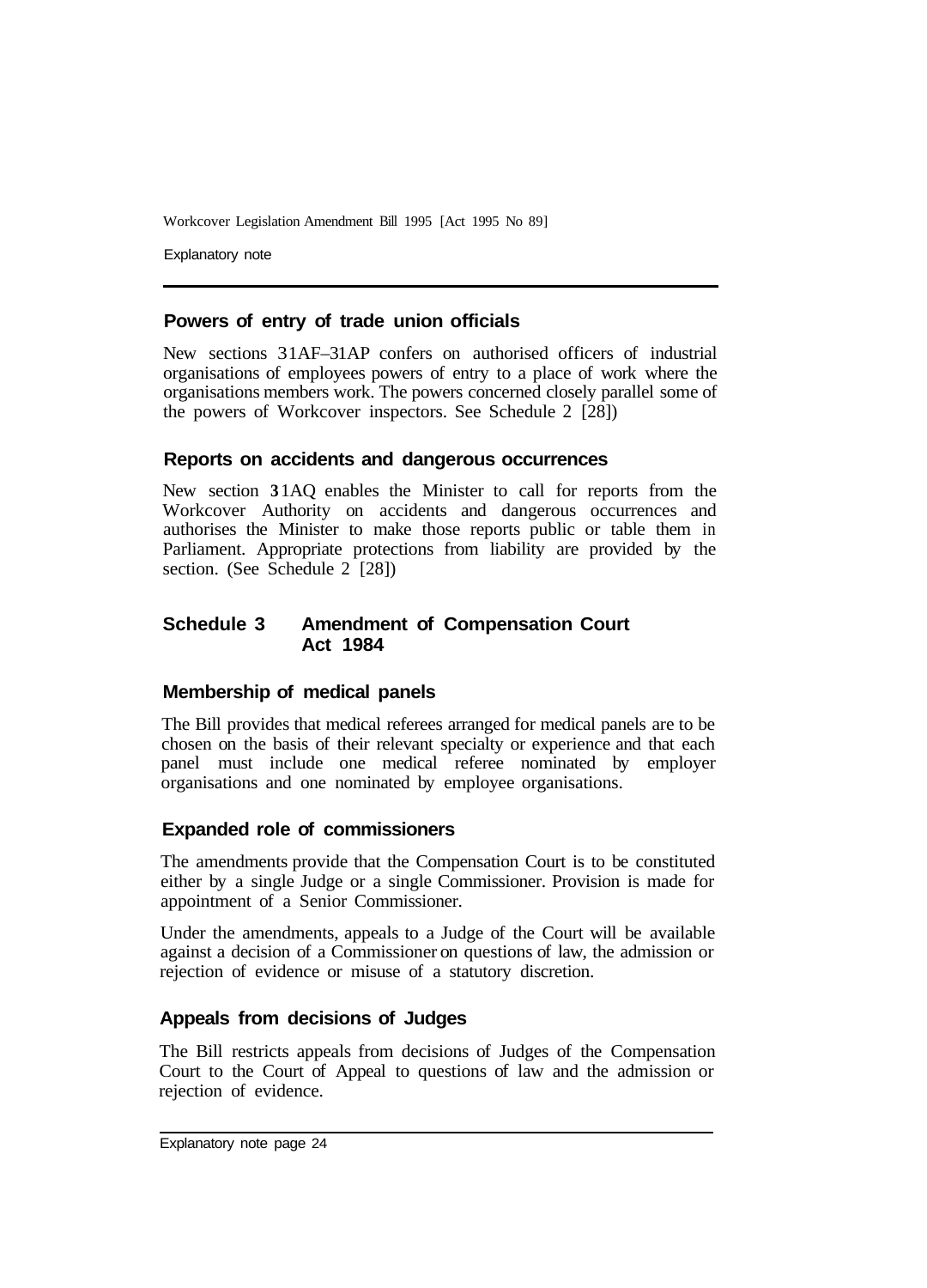Explanatory note

#### **Miscellaneous amendments**

The Bills makes the following miscellaneous amendments:

- (a) The existing provision exempting liability to make weekly compensation payments from any order for stay of proceedings when the award under which the payments are made is appealed against is amended to limit that exemption to weekly payments in respect of the period after the award. (See Schedule  $\overline{3}$  [22])
- (b) Provision is inserted to enable the Court to admit historical evidence and general medical and other evidence about exposure to noise in the workplace, to avoid repetition of the same evidence in a number of different proceedings. (See Schedule **3** [ 10])
- (c) Provision is inserted for payment of the costs of mediators and neutral evaluators of the Court out of the Workcover Authority Fund (from which the Court's operations are currently financed) rather than charging the parties for those costs. (See Schedule 3 [23])

# **Schedule 4 Amendment of Construction Safety Act 1912**

#### **Increased penalties**

The amendments increase the penalties for offences against the Act. The maximum penalty for an offence against the Act will be \$50,000 in respect of a corporation and \$25,000 in respect of an individual. The maximum penalty that may be imposed for an offence against the regulations is also increased. (See Schedule 4 [3],  $[5]$ ,  $[6]$  and  $[8]$ )

# **Increased jurisdiction of Local Court**

The amendment to section 21 (3) increases the maximum penalty that may be imposed by a Local Court in proceedings for an offence against the Act or the regulations from 100 penalty units (\$10,000) to 500 penalty units (\$50,000). Transitional provisions are also inserted in the Act. (See Schedule 4 [7] and [9])

#### **Powdermen's certificates**

Section 17A is amended to make the existence of an apprehended violence order against a person a ground for refusing to issue a powderman's certificate to the person, or for suspending a certificate that the person already has. One effect of refusal or suspension is to remove a basis on which the person could seek a permit under the *Dangerous Goods Act 1975*  to receive explosives. (See Schedule 4  $[1]$  and  $[2]$ )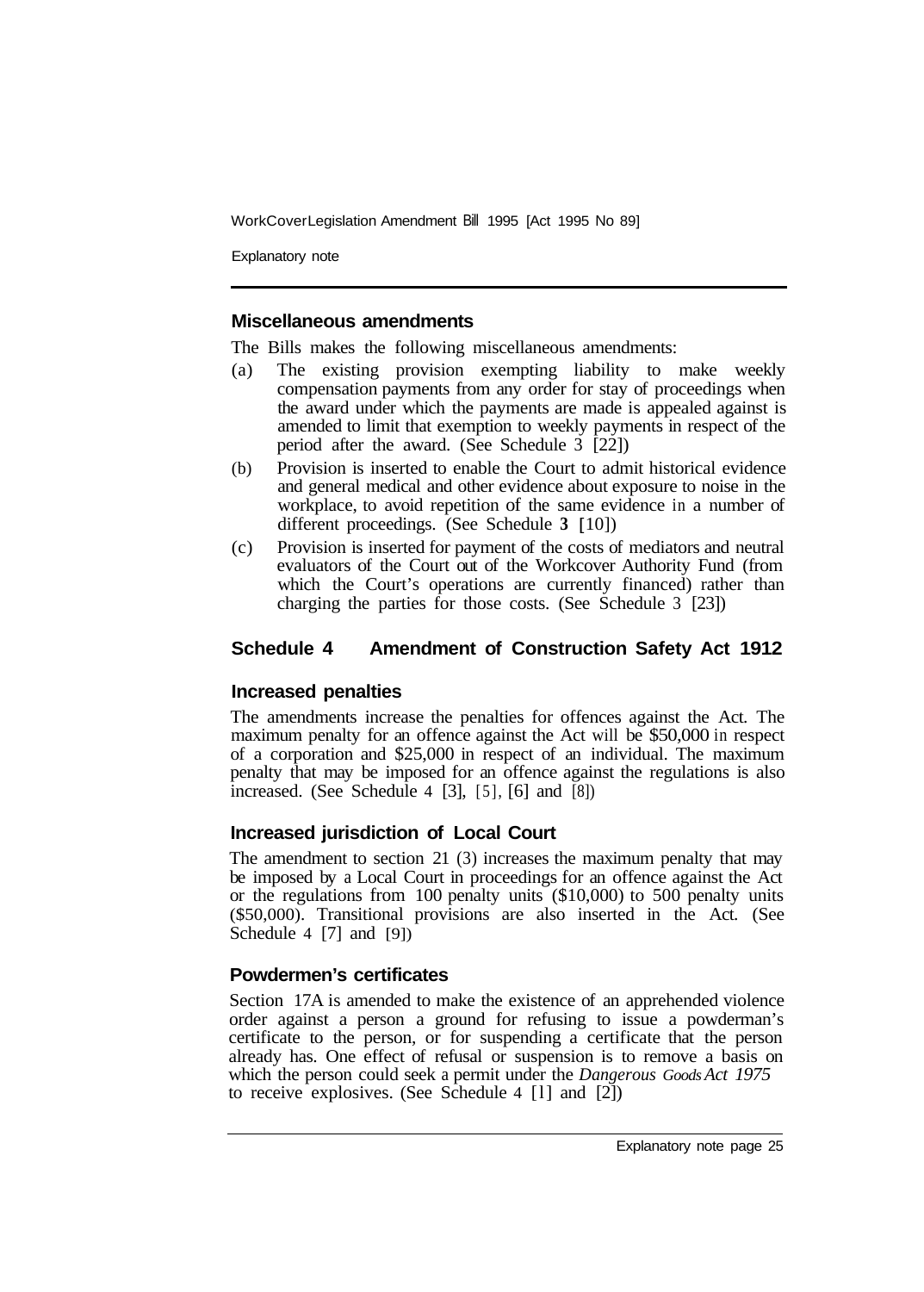Explanatory note

# **Schedule 5 Amendment of Factories, Shops and Industries Act 1962**

#### **Increased penalties**

The amendments increase the penalties for offences against the Act. The maximum penalty for an offence against the Act will be \$50,000 in respect of a corporation and \$25,000 in respect of an individual. The maximum penalty that may be imposed for an offence against the regulations is also increased.

# **Increased jurisdiction of Local Court**

The amendment to section 145 increases the maximum penalty that may be imposed by a Local Court in proceedings for an offence against the Act or the regulations from 100 penalty units (\$10,000) to 500 penalty units (\$50,000). Transitional provisions are also inserted in the Act. (See Schedule 5 [6] and [9])

#### **Schedule 6 Amendment of Dangerous Goods Act 1975**

#### **Increased penalties**

The amendments increase the penalties for offences against the Act. The maximum penalty for an offence against the Act will be \$50,000 in respect of a corporation and \$25,000 in respect of an individual and **\$1** 0,000 per day in respect of a continuing offence. The maximum penalty that may be imposed for an offence against the regulations is also increased.

#### **Increased jurisdiction of Local Court**

The amendment to section 33 increases the maximum penalty that may be imposed by a Local Court in proceedings for an offence against the Act or the regulations from 100 penalty units (\$10,000) to 500 penalty units (\$50,000). Transitional provisions are also inserted in the Act. (See Schedule 6 [ 17] and [21])